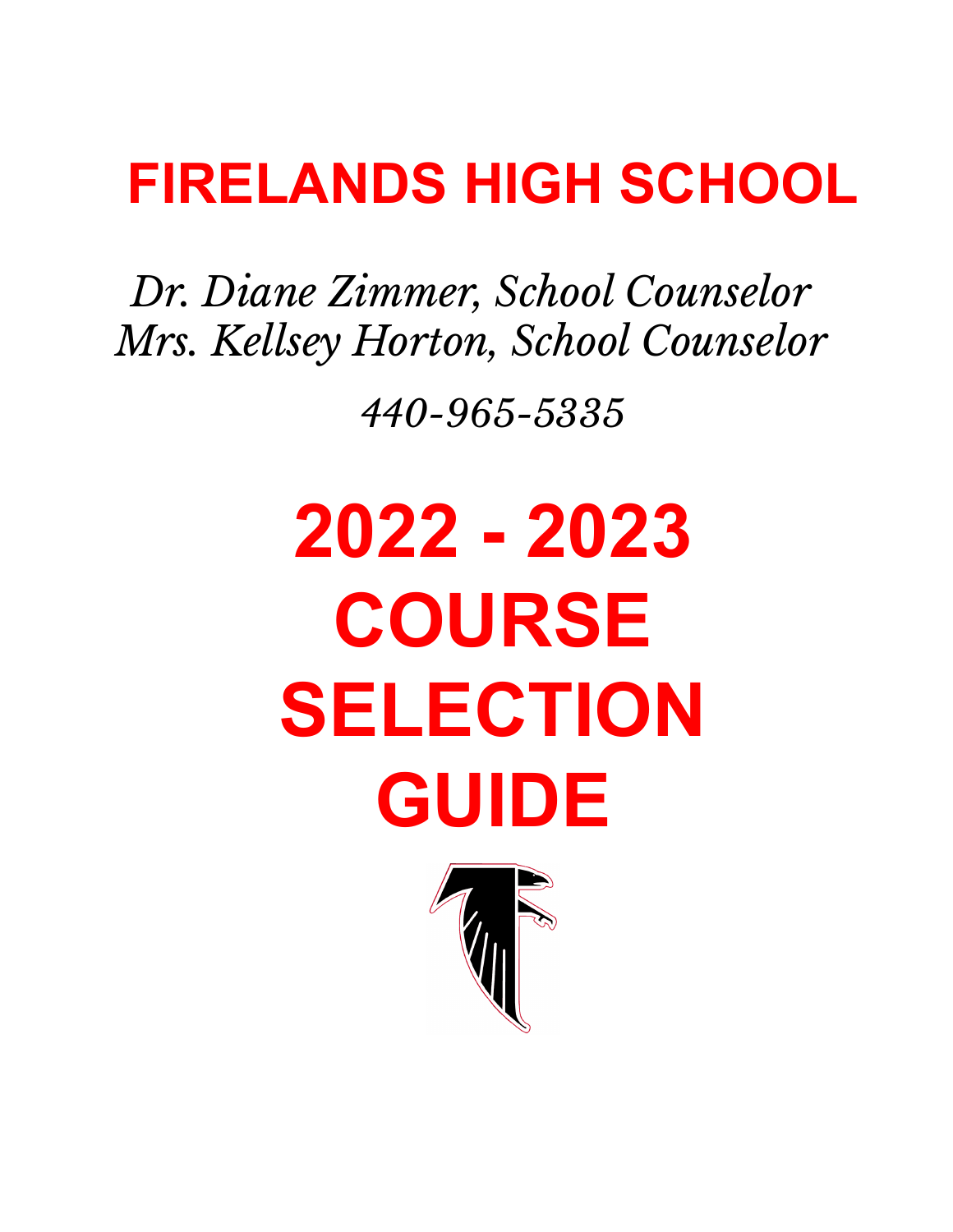#### **TABLE OF CONTENTS**

#### Page No.

| 2              |
|----------------|
| $\overline{2}$ |
| 3              |
| $3 - 4$        |
| 5              |
| 5              |
| 5              |
| $5-6$          |
| 6              |
| 6              |
| 6              |
| $6 - 7$        |
| $7-9$          |
| $9 - 10$       |
| 10             |
| 10             |
| 11             |
| 11             |
| 11             |
| 11             |
| 11             |
| $11 - 12$      |
| 12             |
| 12             |
| $12 - 13$      |
| $13 - 14$      |
| $14 - 15$      |
| $15 - 17$      |
| $17 - 19$      |
| 19-20          |
| 21             |
| $22 - 24$      |
| $24 - 25$      |
| $26 - 27$      |
| 28             |
|                |

No student shall be denied admission to the Firelands Local School District or to a particular course or instructional program or otherwise discriminated against for reasons of race, color, national origin, sex, disability or any other basis of unlawful discrimination.

#### **WELCOME TO FIRELANDS HIGH SCHOOL**

This booklet has been compiled through the efforts of the entire faculty here at Firelands High School. It is our hope that you will use this information to help you plan your personal course of study and that you will enjoy a successful four years with us.

#### **PLAN NOW**

Planning is a very important first step. To help you establish your course of action for the next four years, the following suggestions are offered:

- 1. Consider what is of interest to you and try to take courses that will increase your knowledge in your interest areas.
- 2. Be realistic about your abilities and aptitudes.
- 3. Take the opportunity to expand your interests and skills. Make the most of what is available to you.
- 4. Be prepared to take responsibility for yourself and your actions.
- 5. Consider the basic courses that must be taken to meet high school graduation requirements and those required by the colleges and technical schools of your choice.
- 6. Discuss with your teachers, counselor, and parents the courses they suggest you take each year, but remember you are the one who will do the work.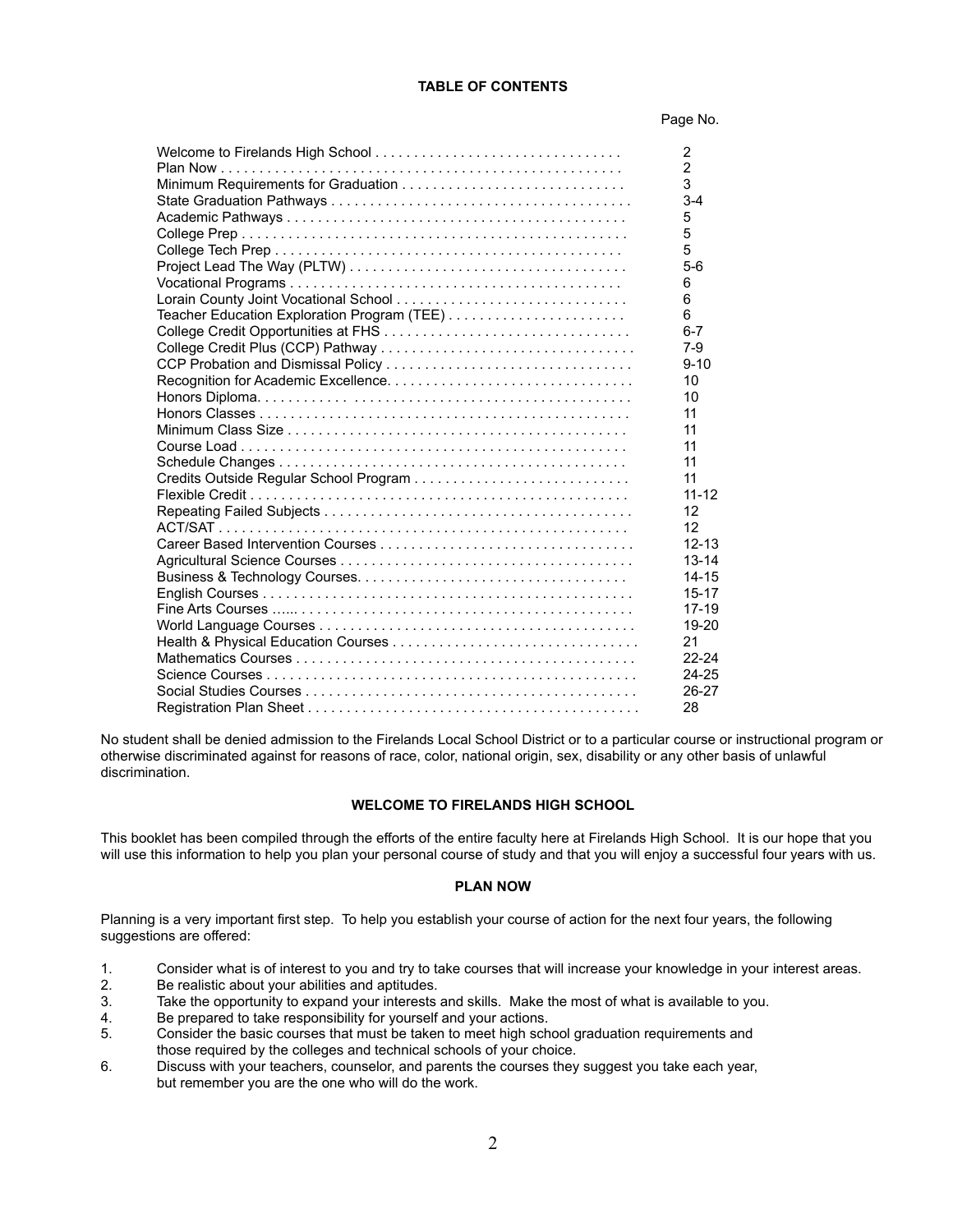You are a unique individual. Choose a plan that will help you reach your own goals. A proper plan will help you gain knowledge, satisfaction, and happiness.

#### **MINIMUM REQUIREMENTS FOR GRADUATION FROM FIRELANDS HIGH SCHOOL THE REQUIREMENTS OF THE OHIO CORE AND THE FIRELANDS BOARD OF EDUCATION IN ORDER TO GRADUATE**

Twenty-three (23) units of credit and see below for class specific testing requirements

The requirements are:

Health 1/2 credit Physical Education 1/2 credit Fine Arts 1 credit

English 4 credits (must include English I, II, III, IV) Social Studies 4 credits (must include World Studies, U.S. History, Government) Mathematics 4 credits (must include one unit of Algebra II) Science 4 credits (must include Biology) Electives minimum of 5 credits

Vocational requirements are: (Also includes students who complete a Senior Only program of 3 Vocational Credits at the JVS) English 4 credits (must include English I, II, III, IV) Social Studies 3 credits (must include World Studies, U.S. History, Government)<br>Mathematics 4 credits (must include one unit of Algebra II) 4 credits (must include one unit of Algebra II) Science 3 credits (must include Biology) Health 1/2 credit Physical Education 1/2 credit Vocational Program 6 credits (Only 3 for Senior Only Program) Elective 1 credit

Under Firelands Local Schools policy JECBC-R, a student must be enrolled full-time in their last four semesters and meet all other graduation requirements as set forth by the Firelands Local School Board and the Ohio Department of Education to qualify for a Firelands Local Schools Diploma.

FULL-TIME STATUS - Students in grades 9, 10 and 11 must take a minimum of the equivalent of 6.0 credits per year (5.75 if taking Physical Education course). Students who have 12th grade standing must take a minimum of 5.0 credits per year. Credits earned are a combination of courses taken at FHS, the LCJVS, or a CCP program. All students in grades 9-12 are required to enroll in four credits of core courses per year at Firelands High School. Core is defined as English, Math, Science, and Social Studies. This rule may be modified due to the special circumstances of a student's academic program and previous credits earned.

### **GRADUATION REQUIREMENTS**

Graduation requirements consist of three parts, which must all be met to fulfill the requirements to receive a high school diploma in the State of Ohio.

**Part 1 – Basics** – Each student must earn 23 credits, and meet the requirements of the Firelands Local School District, as described above in earning credits in meeting graduation requirements in English, Mathematics, Science, Social Studies, Health, Physical Education, and Elective Credit. Students attending the Lorain County JVS must meet their Vocational Requirements, as described above.

**Part 2 – Competency** – Students must earn a passing score on Ohio's End-of-Course school Algebra I and English II tests. Students who do not pass at least one of these tests will be offered additional support and must retest in the failed area at least once. If they cannot pass this test after additional support, they can use one of the following three pathways to meet the Part 2 requirement:

- 1. Demonstrate Two Career-Focused Activities, at least one being Foundational
- 2. Enlist in the Military Must show evidence
- 3. Earned credit for one college-level math or college-level English course through College Credit Plus

#### **Part 3 – Show Readiness – Earn two Seals from the list below, at least one must be Ohio-designated. Some of these Seals will only be available at the LCJVS.**

1. Ohio Means Jobs Readiness Seal: Meet the requirements and criteria established for the readiness seal, including demonstration of work-readiness and professional competencies.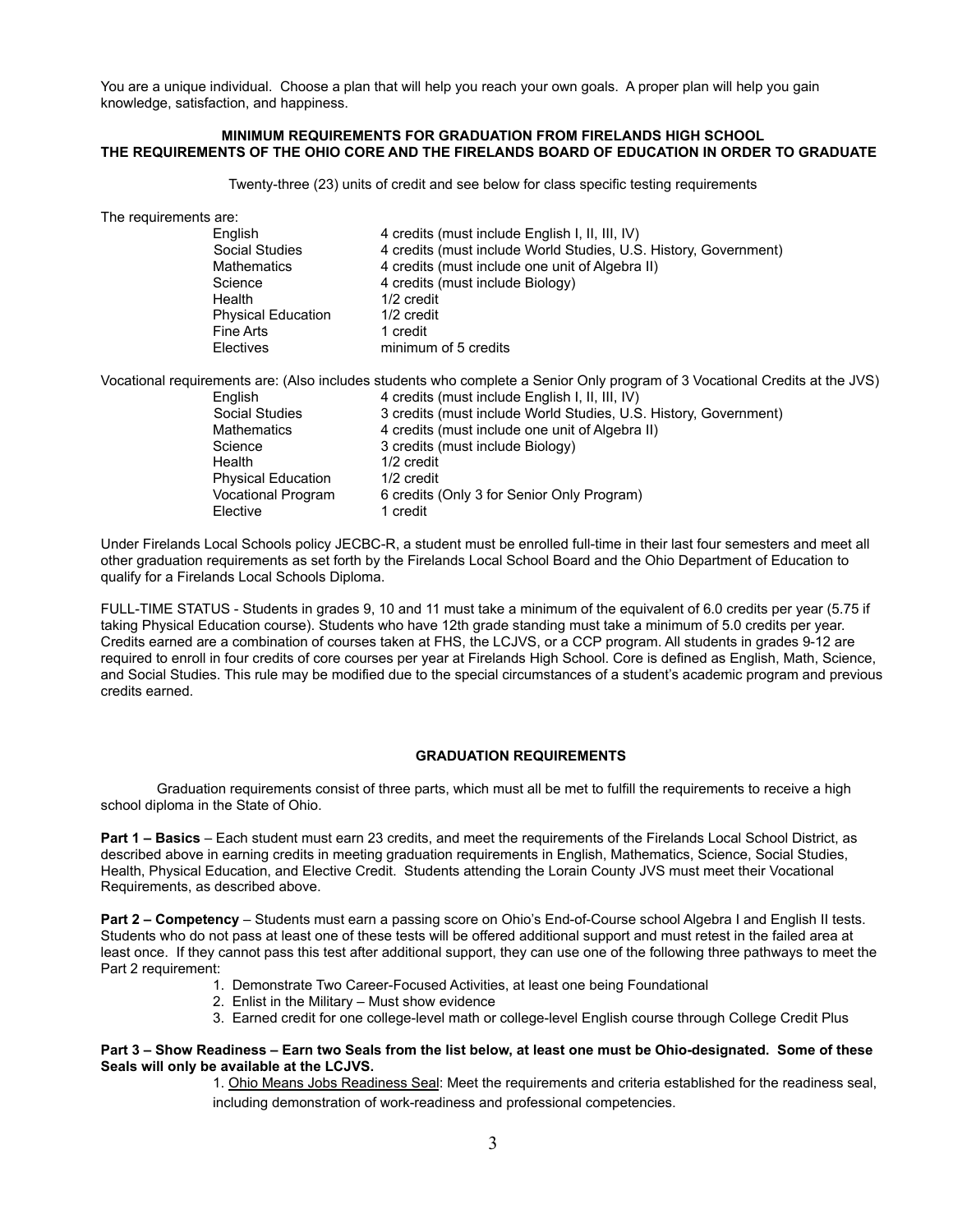2. Industry Recognized Credential: Earn a 12-point approved industry-recognized credential or group of credentials totaling 12 points in a single career field.

3. College-Ready: Earn remediation-free scores on the ACT or SAT. Visit the Department's website to see current remediation-free scores.

4. Military Enlistment: Provide evidence that a student has enlisted in a branch of

the U.S. Armed Forces; or participate in an approved JROTC program.

5. Citizenship: A student can:

1. Earn a score of proficient or higher on both the American history and American government end-of course exams;

2. Earn a score that is at least equivalent to proficient on appropriate Advanced Placement or International Baccalaureate exams; or

3. Earn a final course grade that is equivalent to a "B" or higher in appropriate classes taken through the College Credit Plus program.

- 6. Science: A student can:
	- 1. Earn a score of proficient or higher on the biology end-of-course exam;

2. Earn a score that is at least equivalent to proficient on appropriate Advanced Placement or International Baccalaureate exams; or

3. Earn a final course grade that is equivalent to a "B" or higher in an appropriate class taken through the College Credit Plus program.

- 7. Honors Diploma: Earn one of six Honors Diplomas outlined below:
	- 1. Academic Honors Diploma;
	- 2. International Baccalaureate Honors Diploma;
	- 3. Career-Tech Honors Diploma;
	- 4. STEM Honors Diploma;
	- 5. Arts Honors Diploma;
	- 6. Social Science and Civic Engagement Honors Diploma.

8. Seal of Biliteracy: Meet the requirements and criteria, including proficiency requirements on assessments in a world language and English.

9. Technology: A student can:

1. Earn a score that is at least equivalent to proficient on an appropriate Advanced Placement or International Baccalaureate exam;

2. Earn a final course grade that is equivalent to a "B" or higher in an appropriate class taken through the College Credit Plus program; or

3. Complete a course offered through the district or school that meets guidelines developed by the Department. (A district or school is not required to offer a course that meets those guidelines.)

10. Community Service (Local only): A student must complete a community service project through a group or organization which promotes community service. Some examples would be an Eagle Scout project, a community service project where the student was the organizer and is the lead person through a school or community group (Key Club, Church affiliation, Student Council). This project must be presented to the Firelands High School Building Leadership Team (BLT) prior to being approved, and must be verified by an adult leader of the community service group. An application is available to submit for pre-approval. 11. Fine and Performing Arts (Local only): A student must complete at least six semesters worth of credit in Band, Choir, Fine Arts, or Drama, and earn a cumulative 3.0 GPA during those six semesters in order to earn this seal. Students may also apply through an outside group to achieve this seal, but it must be pre-approved by the Firelands High School BLT prior to being approved. Examples of this would be

participation in the Cleveland Orchestra, an outside Drama Club, or some other group where participation could be verified. This person must have over 120 cumulative hours in the activity or club verified to meet the qualification. An application is available to submit for pre-approval.

12. Student Engagement (Local only): A student must participate in extracurricular activities such as athletics, band or choir, a club (Art Society, Tri-M, Student Council, Class Council, etc) to a meaningful extent. The student must successfully complete at least six semesters of activities to be deemed meaningfully engaged. All activities are verified by the advisor or coach of the group. There is no need to apply for this seal.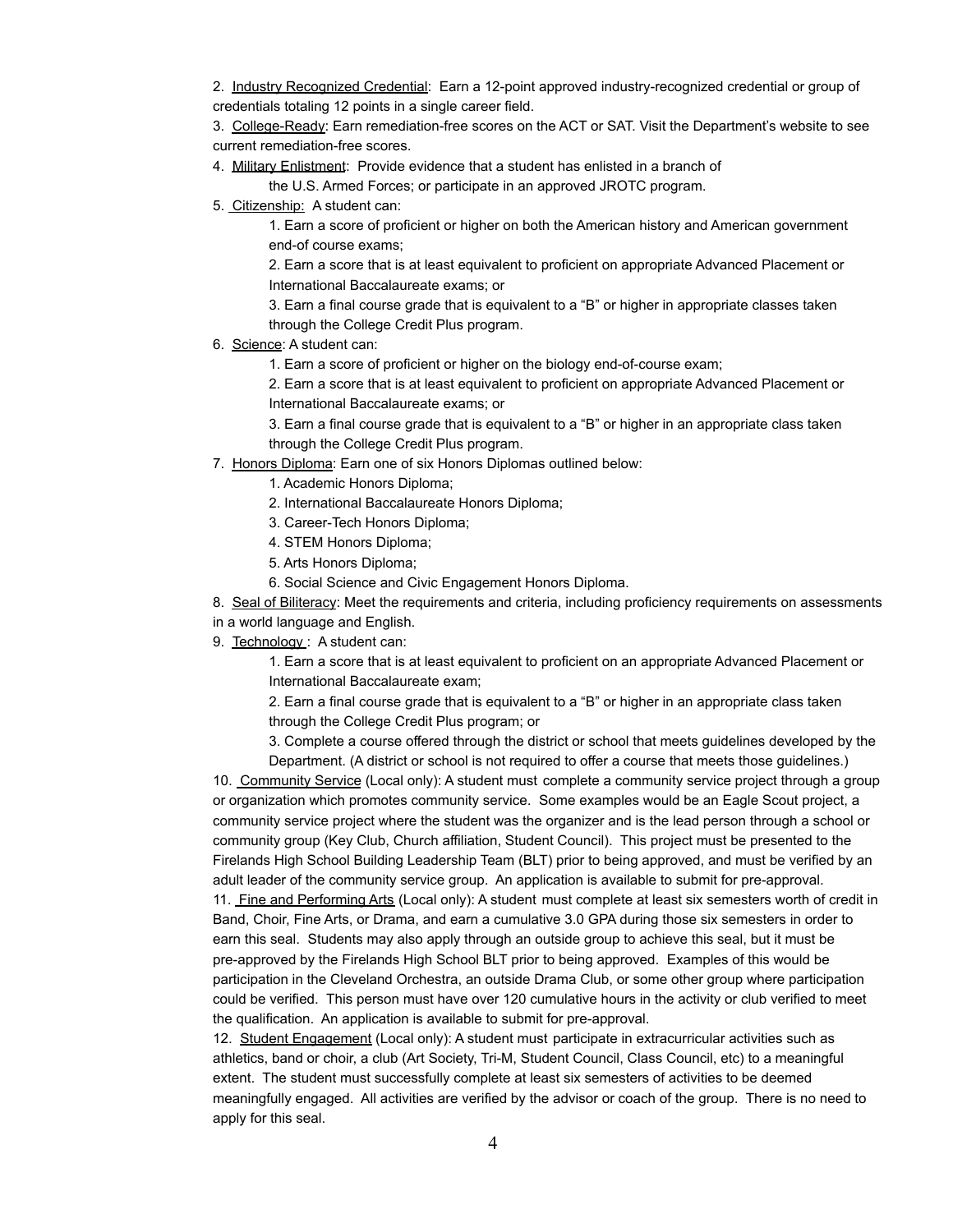#### **ACADEMIC PATHWAYS**

#### **COLLEGE PREP**

Students are encouraged to take as many academic classes as possible to prepare for college after high school. College & Career Readiness focuses on the transition after high school to post-secondary training based on individual career goals. It is important to note that a student must be doing well in their courses to keep taking upper level courses. It is highly recommended that students interested in pursuing further education obtain three credits of a world language.

#### **COLLEGE TECH PREP**

College Tech Prep (CTP) programs are a unique educational option for the last two years of high school. It is designed for students who plan to go to college - but who want to actually *experience* a particular career before investing in college. The program combines traditional, college-preparatory academics with intense, lab-based instruction in the career of choice. Because of the need for specialized lab facilities, ½ of the day is normally spent at the home school for academics. The other ½ day is spent at the Lorain County JVS.

Learning in CTP programs is hands-on and challenging, with the opportunity to earn articulated college credit for work completed at the high school level. Students best suited for College Tech Prep are those who are active, experiential learners, who like building, designing, and "tinkering," and who learn best by applying their knowledge to real-life situations.

Enrollment in College Tech Prep programs is competitive and generally requires:

- A solid GPA (approximately 2.5 or above)
- Completion of at least Algebra I with a grade of "C" or better
- $\bullet$  Junior standing at the end of 10<sup>th</sup> grade
- Completion of Biology with a "B" or better (Health Science Technology only)

#### **Program Options**

**Health Science Technology (HST**): Prepares students for a wide range of health careers through development of basic medical knowledge and essential clinical skills. Courses include medical terminology, first aid/CPR, pathology, patient care, body structure/function, etc.

**Engineering Technology/Project Lead the Way (ET/PLTW):** Provides the foundation for careers in engineering or engineering technology by integrating coursework in pneumatics/hydraulics, robotics, fluid power systems, mechanical drive systems, etc., with national curriculum from the "Project Lead the Way" pre-engineering program.

**Digital Media Arts (DMA):** Provides the fundamental principles and processes of computer-based design using a variety of traditional and nontraditional media with an emphasis on problem solving and creative exploration. Students work in a digitally integrated computer lab using such media as high-definition video, sound, animation, installation art, print & digital photography.

**Network Communications Technology (NCT):** Provides the essential knowledge and skills for careers in computer information systems. Special emphasis is placed on network design, operation, and maintenance; with opportunities for professional certifications for software programs such as A+, Net+, and Cisco.

#### **PROJECT LEAD THE WAY (PLTW)**

PLTW is a high school college tech-prep program designed to help students succeed in engineering, science, and technology careers. The PLTW program begins at a student's home school with a course taken in the sophomore year. Students who choose to continue the PLTW program take their junior courses at Lorain County JVS or at a satellite location on the campus of Lorain County Community College. Academic courses are taken at a student's home school.

#### *INTRODUCTION TO ENGINEERING DESIGN – 9th - 10th Grade* – at FHS – 36 week course

This course will introduce students to the design process and the tools used in product development. Students will learn through first-hand experience the activities that engineers engage in through the design cycle. Development of design briefs, sketching, 3-D solid modeling and prototyping will provide the foundation for activities in Introduction to Engineering Design.

*PRINCIPLES OF ENGINEERING (POE) - 10<sup>th</sup> – 12th Grade - 1<sup>st</sup> Semester at JVS* 

Explore technology and engineering processes to discover how math, science, and engineering impact your daily life.

**COMPUTER INTEGRATED MANUFACTURING (CIM) - 11th Grade** - 2<sup>nd</sup> Semester

Create 3-D designs with modeling software and learn about robotics and automated manufacturing.

### *DIGITAL ELECTRONICS (DE) - 12th Grade* - 1st Semester

Design, test, and construct circuits. Use computer simulation to learn about electronics.

*CIVIL ENGINEERING & ARCHITECTURE - (CIVIL) - 12th Grade* - 2nd Semester

Work in teams to design community building projects.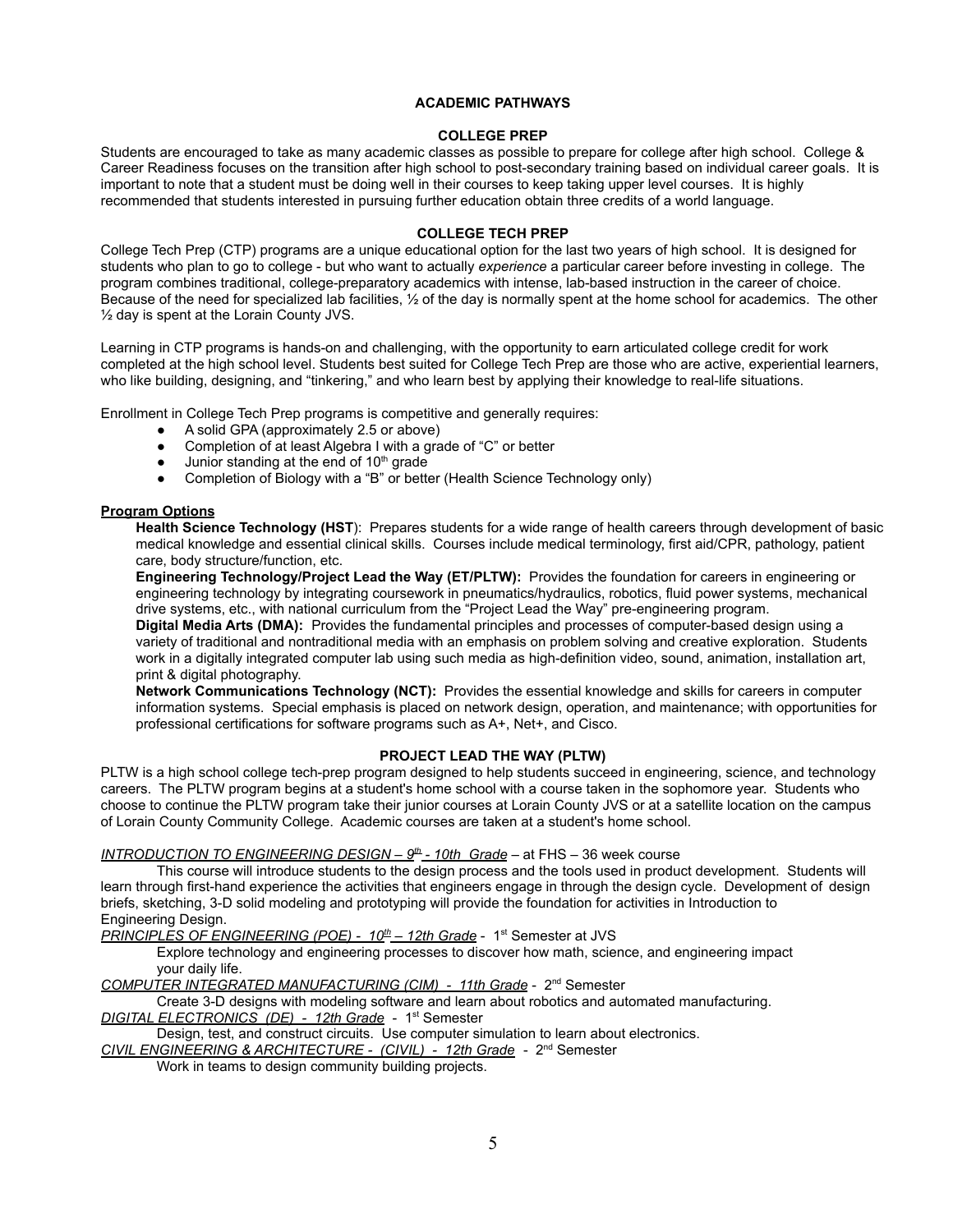### *CAPSTONE PROJECT (Capstone) - 12th Grade*

Demonstrate what you've learned by collaborating with your classmates and community mentors to research, design, and construct solutions to engineering problems.

#### **Program Highlights**

- If you do well in the PLTW courses and pass the exit exam, your courses can earn you college credit.
- Some of the college credits you earn by taking PLTW courses can be transferred to over 30 colleges and universities, and this list gets bigger every day.
- You can conveniently take additional courses and earn your Associate Degree while still in high school.

#### **VOCATIONAL PROGRAMS LORAIN COUNTY JOINT VOCATIONAL SCHOOL**

The Lorain County Joint Vocational School (LCJVS) provides our Juniors and Seniors the opportunity to receive specific vocational training. Receive a vocational certificate and diploma if you successfully complete the program. This is good training for entry into career fields. You can also attend college upon graduation.

During the sophomore year, presentations are given at FHS to provide a general overview of all programs offered at LCJVS. Interested sophomores may then choose two programs to visit for a sophomore tour of programs at the LCJVS. The application process begins in February of the sophomore year. We recommend that students apply to LCJVS if they have any interest. They may then decide in the fall whether to stay at LCJVS or return to FHS.

Students apply for admission to programs and are chosen according to their qualifications in comparison with those of other applicants. Factors considered for admission are grade point average, attendance record, and courses taken at FHS. Students who apply late will not have a good opportunity for admittance.

Students attending LCJVS during their junior and senior years must meet Firelands High School graduation requirements and are still eligible for college or further technical training.

### **TEACHER EDUCATION EXPLORATION PROGRAM (TEE)**

The Teacher Education Exploration Program is designed to encourage interested high school seniors to enter the teaching profession by providing them with the support and training necessary for success as both students and teachers. The students enrolled in the TEE Program will intern in all grade levels, from kindergarten through high school.

Students enrolled in the Teacher Education Exploration Program will receive three vocational credits and three college credits if they maintain at least a B average. The Program consists of classroom time (one day per week) and internship experience (four days per week) for three periods per day.

Teacher Education Exploration curriculum will be taught as an online course offered through Lorain County JVS's website. The students will also meet with the TEE Program teacher one day per week at LCCC to gather information, concepts, and theories related to teaching, learning, and children. The best way to learn how to teach is to observe experienced and enthusiastic teachers and to talk to them about what they do. Students will learn to apply information, concepts, and theories to real-life contexts. TEE students will be placed in K-12 classrooms as interns with each placement lasting four to six weeks. At the end of the year, the student will be able to revisit his/her favorite grade level or area. For students, the Program has the following goals:

- Ensure college readiness and exposure to college
- Provide education related to teaching and learning
- Provide internship experience under the guidance of an experienced teacher
- Promote positive attitudes towards teaching

Sample Schedule: Required: English IV & Math Electives: TEE (3credits) & 1-2 Elective Classes

### **COLLEGE CREDIT OPPORTUNITIES AT FHS**

Students enrolled in the following courses have the opportunity to receive college credit:

- 1. AP Art & Design– Successful completion and passage of the prescribed AP Art Portfolio
- 2. AP Calculus Successful passage of the AP Exam as individually determined by each college/university
- 3. AP Chemistry Successful passage of the AP Exam as individually determined by each college/university
- 4. AP Psychology Successful passage of the AP Exam as individually determined by each college/university
- 5. AP Physics Successful passage of the AP Exam as individually determined by each college/university
- 6. LCCC College Algebra 4 college credit hours from LCCC
- 7. LCCC Pre-Calculus 3 college credit hours from LCCC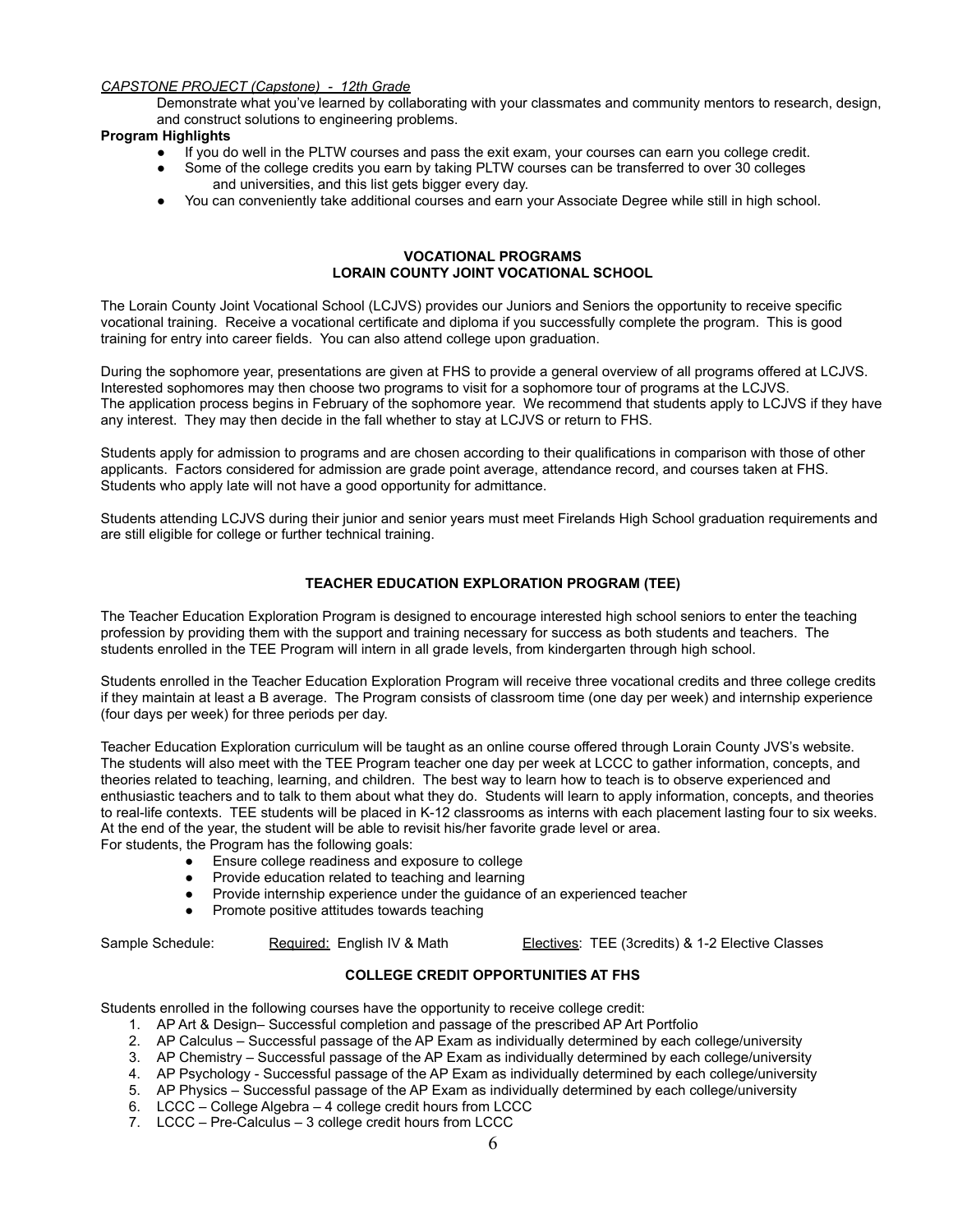- 8. LCCC Statistics 3 college credit hours from LCCC
- 9. LCCC College Composition I & II 3 college credit hours each from LCCC
- 10. LCCC American National Government 3 college credit hours from LCCC
- 11. LCCC Personal Finance 3 college credit hours from LCCC
- 12. LCCC Anatomy & Physiology I & II 4 college credit hours each from LCCC
- 13. LCCC United States I & II 3 college credits hours each from LCCC
- 14. LCCC Introduction to Business Administration 3 college credit hours from LCCC
- 15. LCCC Plant Propagation 2 college credit hours from LCCC
- 16. LCCC Business Principles of Sustainable Agriculture 3 college credit hours from LCCC

**CCP or AP Weighting – 5.0 Scale –** Any AP or CCP Course taken at FHS is weighted on this scale. For CCP Courses taken at a partner institution, listed below are the departments in which a course taken would be weighted on this scale, due to the fact that a class in a related subject area is weighted at FHS. All CCP Courses taken at a partner higher education institution must also be approved under OAC (Ohio Administrative Code) 3333-1-65-.12, and must also be courses approved under Tier I or Tier II guidelines.

- **English** Courses taken in the following areas are eligible for this scale Applied Communication (TCMN), Journalism (JRNM), Literature and Composition (ENG), Speech (CMMC)
- **Mathematics and Science** Courses taken in the following areas are eligible for this scale Astronomy (ASTY), Biology (BIOG), Computer Gaming and Simulation Design (CGSD), Chemistry (CHMY), Mathematics (MTHM), Physics (PHYC), Physical Science (PSSC), Sustainable Agriculture (SAGR)
- Social Studies Courses taken in the following areas are eligible for this scale History (HSTR), Humanities (HUMS), Philosophy (PHLY), Political Science and Government (PLSC), Psychology (PSYH), Social Science (SOCY), Western Civilization
- **Financial Literacy** Courses taken in the following areas are eligible for this scale Finance (FNCE) and Economics (ECNM)
- **Electives** Courses taken in the following areas are eligible for this scale Art (ARTS)

#### **Grading Scale – A – 5.0, B – 4.0, C – 3.0, D – 1.0, F – 0.0**

#### **COLLEGE CREDIT PLUS PATHWAY**

A student enrolled at Firelands High School is eligible to participate in the College Credit Plus Program. This is an opportunity for students to take classes through the Lorain County Community College. The purpose of this program is to provide a wider variety of options to high school students. Students interested in this program must meet Firelands High School graduation requirements plus any enrollment requirements that post-secondary institutions may have.

#### **FIRELANDS CCP ENHANCED PATHWAY**

**9 th Grade**

| <b>Periods</b><br>Avail. | <b>HS</b><br><b>Credit</b> | <b>HS Course</b>   | <b>LCCC Course</b> | College<br><b>Credit</b> |
|--------------------------|----------------------------|--------------------|--------------------|--------------------------|
|                          |                            | English 9          |                    |                          |
| $\mathcal{P}$            | 1                          | Geometry           |                    |                          |
| 3                        |                            | Biology            |                    |                          |
| 4                        | 1                          | Social Science I   |                    |                          |
| 5                        | 1                          | Foreign Language I |                    |                          |
| 6                        | .25/.5                     | PE/Elective        |                    |                          |
| 7                        | 1                          | Elective           |                    |                          |
| <b>Totals</b>            | 6.75                       |                    |                    | 0                        |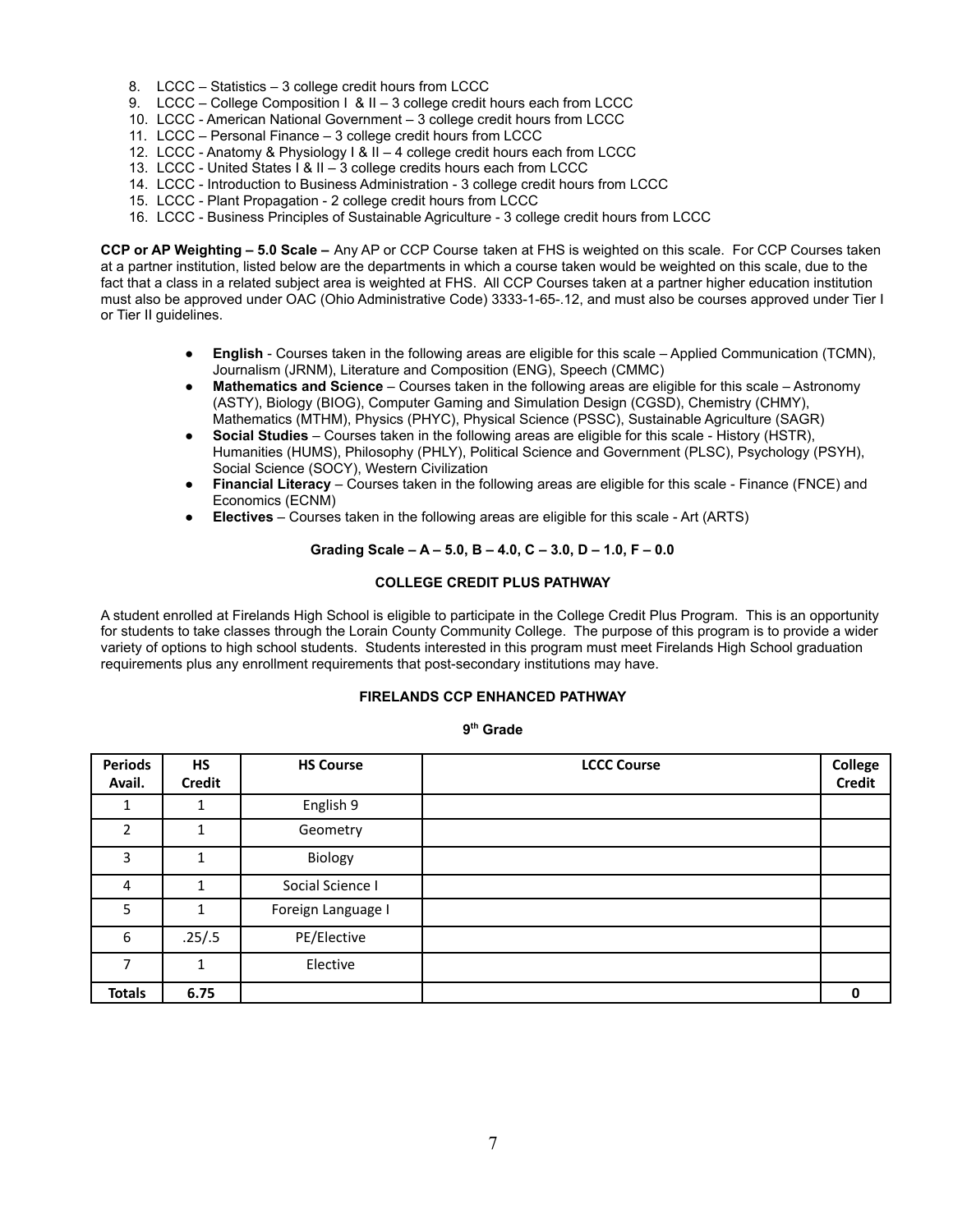| 10 <sup>th</sup> Grade   |                  |                              |                                                         |                          |
|--------------------------|------------------|------------------------------|---------------------------------------------------------|--------------------------|
| <b>Periods</b><br>Avail. | <b>HS Credit</b> | <b>HS Course</b>             | <b>LCCC Course</b>                                      | College<br><b>Credit</b> |
| 1                        | $\mathbf{1}$     | English 10                   |                                                         |                          |
| $\overline{2}$           | 1                | Algebra II                   |                                                         |                          |
| 3                        | $\mathbf{1}$     | Chemistry                    |                                                         |                          |
| 4                        | 1<br>1           | Social Studies II            | HSTR 161: United States I<br>HSTR 162: United States II | 3<br>3                   |
| 5                        | .5<br>.25        | Health<br>Physical Education |                                                         |                          |
| 6                        | 1                | Foreign Language II          |                                                         |                          |
| $\overline{7}$           | 1                | Elective/Fine Arts           |                                                         |                          |
|                          | 7.75             |                              |                                                         | 6                        |
| <b>Totals</b>            | 14.50            |                              |                                                         | 6                        |

#### **11 th Grade Periods Avail. HS Credit HS Course LCCC Course College Credit** 1 1 English 11 2  $1$ 1 Advanced Math Or Pre-Calculus MTHM 168: Statistics MTHM 171: College Algebra MTHM 172: Pre-Calculus 3 4 3 3 1 1 Advanced Science | BIOG 121: Anatomy / Physiology I BIOG 122: Anatomy / Physiology II 4 4 4 1 1 Social Studies 3 | PLSC 156: American National Government ECNM 113: Personal Finance 3 3 5 | 1 | Foreign Language III 6 & 7 2 Open/Elective **32 Totals 23.50-25.50 38**

| <b>Periods</b><br>Avail. | <b>HS Credit</b> | <b>HS Course</b>        | <b>LCCC Course</b>                      | College<br><b>Credit</b> |
|--------------------------|------------------|-------------------------|-----------------------------------------|--------------------------|
|                          |                  | English 12              | <b>ENGL 161: College Composition I</b>  | 3                        |
|                          |                  |                         | <b>ENGL 162: College Composition II</b> |                          |
|                          |                  |                         | HUMS 271: Intro to Mythology            |                          |
|                          |                  |                         | HUMS 262: Intro to Great Books          | 3                        |
|                          | 1                | <b>Advanced Math</b>    | MTHM 168: Statistics                    | ς                        |
|                          |                  |                         | MTHM 171: College Algebra               |                          |
|                          |                  |                         | MTHM 172: Pre-Calculus                  | 3                        |
| C                        |                  | <b>Advanced Science</b> | BIOG 121: Anatomy / Physiology I        | 4                        |
|                          |                  |                         | BIOG 122: Anatomy / Physiology II       | 4                        |
| 3, 4, 5 &                |                  | Open/Elective           |                                         |                          |
| 6                        |                  |                         |                                         |                          |
|                          | $5 - 8$          |                         |                                         | 25                       |
| <b>Totals</b>            | 28.50-33.50      |                         |                                         | 63                       |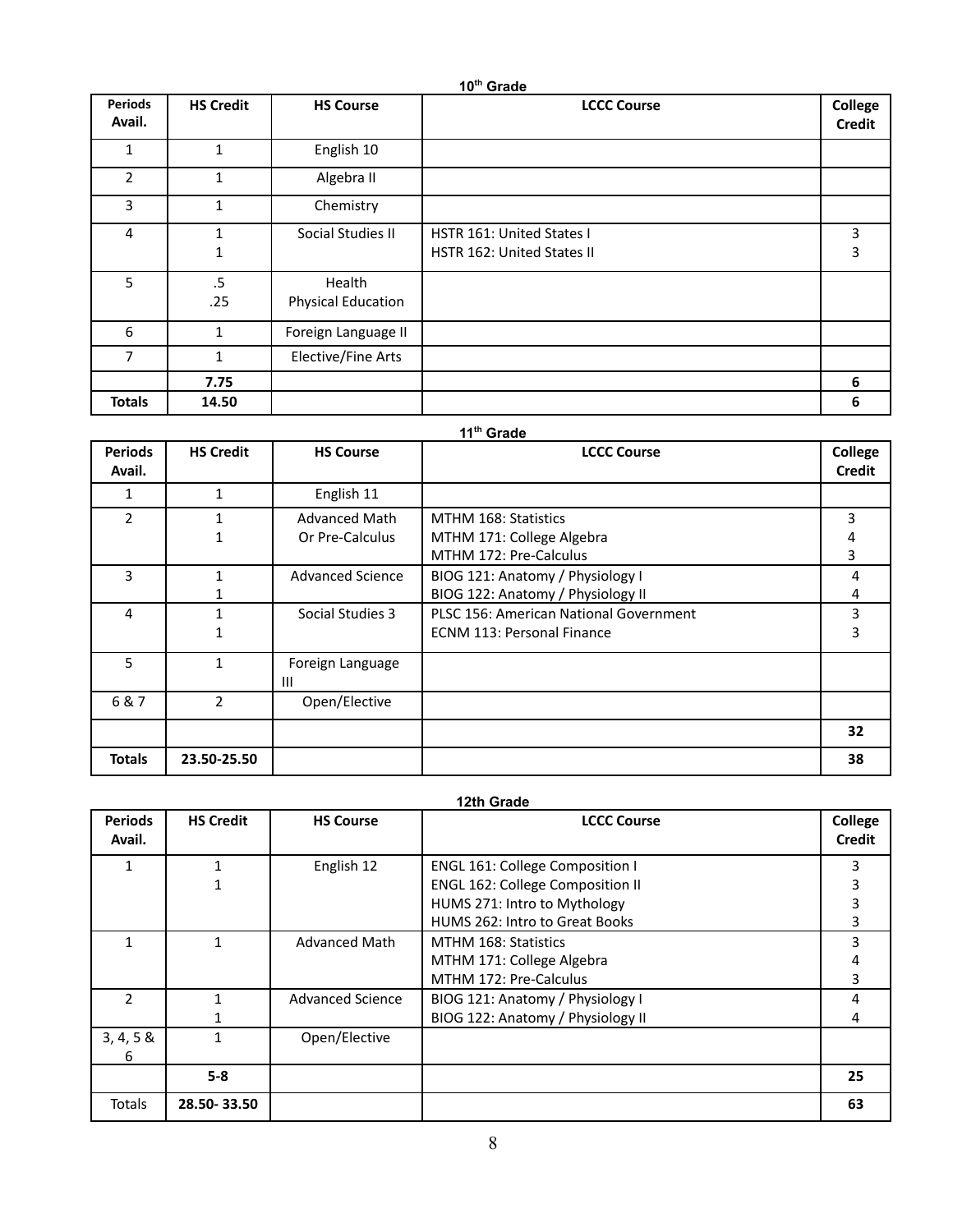#### **CCP Advantages**

- A. Courses paid for by the school district. High school and college credit is awarded for successful completion of courses
- B. A supplement to college prep curriculum
- C. Gives students opportunity to see what is expected in college
- D. Courses available at FHS. If taken at LCCC, student must provide their own transportation

### **COLLEGE CREDIT PLUS (CCP) PROBATION OR DISMISSAL POLICY (OAC 3333-1-65.13) Underperforming and Ineligible Students**

- **I.** Has a cumulative grade point average of lower than 2.0 in the college courses taken through the college credit plus program.
- II. Withdraws from, or receives no credit, for two or more courses in the same term "Ineligible student" means a student who meets the definition of an underperforming student for two consecutive terms of enrollment.

#### **CCP PROBATION**

- I. The student shall enroll in no more than one college course in any term
- II. The student shall not enroll in a college course in the same subject as a college course in which the student earned a grade of "D" or "F" or for which the student received no credit
- III. If a student takes a college course after being placed on CCP probation and the course grade raises the student's cumulative grade point average in the student's college courses (College GPA) to a 2.0 or higher, the student shall be removed from CCP probation and may participate in the college credit plus program without restrictions, unless the student again becomes subject to this rule. If the student takes a college course while on CCP probation and the course grade does not raise the student's cumulative grade point average in the student's college courses (College GPA) to a 2.0 or higher, the student shall be dismissed from the program in accordance with CCP Dismissal Policy below

#### **CCP DISMISSAL**

- I. A student who has been dismissed from the college credit plus program shall not take any college courses through the program. In the event the student fails to dis-enroll from courses as required by this paragraph, the secondary school shall promptly notify the student and the student's parent that the student shall be responsible for paying all tuition, fees, and textbook costs for courses from which the student was required to dis-enroll and that the student's dismissal from the program shall continue for an additional term.
- II. After one term of CCP dismissal, a student may request the secondary school to allow the student to participate in the college credit plus program. The school shall review the student's full high school and college academic record to determine the student's academic progress. The school shall continue the student's dismissal, place the student on CCP probation, or allow the student to participate in the program. For purposes of this paragraph, summer shall count as a term of dismissal from the program only if the student is enrolled in one or more high school courses during the summer.

### **CCP APPEAL PROCESS AND CRITERIA FOR RE-ADMISSION**

I. A student who is dismissed from the college credit plus program, or is prohibited from taking a course due to probation, may appeal the decision to the High School Principal, acting as the designee for the Superintendent in this matter. The High School Principal may take into account any extenuating circumstances separate from academic performance that may have affected the student's CCP status and may do any of the following:

- (a) Allow the student to participate in the program without restrictions
- (b) Allow the student to take a course otherwise prohibited by probation
- (c) Allow the student to participate in the program on CCP probation
- (d) Maintain the student's dismissal from the program.

II. The student shall request an appeal within five business days after being notified of the CCP dismissal or the CCP probation that prohibits the student from taking a course in a subject under probation. The secondary school shall promptly notify any institution of higher education in which the student is enrolled that the student has requested an appeal. The Superintendent's designee, as applicable, shall issue a decision on the student's appeal within ten business days after the date the appeal is made. The decision shall be final. The secondary school shall promptly notify any institution of higher education in which the student is enrolled of the decision.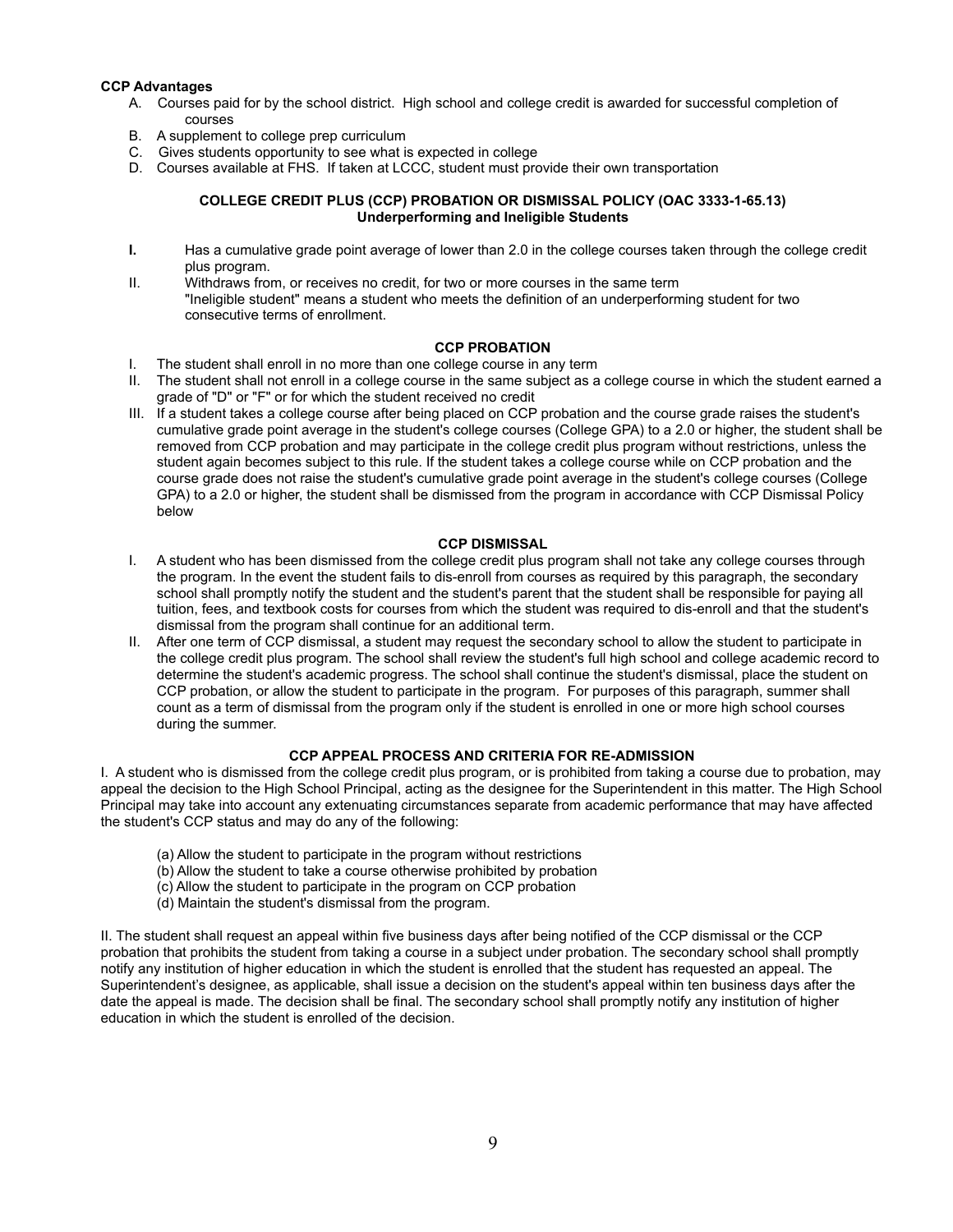#### **CRITERIA FOR REINSTATEMENT INTO THE CCP PROGRAM**

Following one term of dismissal, a student may submit a request to the Superintendent (designee) to be reinstated to the College Credit Plus Program. Summer shall only be counted as a term if the student is enrolled in one or more high school courses during the summer. Upon receipt of the reinstatement request, the student's full high school and college academic record will be reviewed to determine whether the student has achieved academic progress and whether s/he will be reinstated on probation or without restriction.

#### **Reinstatement on Probation: In order to be reinstated to the College Credit Plus Program on probation, the student must meet the following academic progress criteria:**

I. Student completes high school courses with an established grade point average of a 3.0 (unweighted) in subject/content area, and

II. In coordination with his/her assigned FHS counselor, establish an individual success plan to review progress toward meeting high school graduation requirements and college course options, and

III. Maintain a daily attendance rate at Firelands High School of 85% or higher.

#### **Reinstatement without Restriction: In order to be reinstated without any restrictions, the student must meet the following academic progress criteria:**

I. Completion of CCP course(s) with an established grade point average of a 3.0 unweighted or higher in each core subject/content area, and

II. In coordination with his/her assigned FHS counselor, establish an individual success plan to review progress toward meeting high school graduation requirements and college course options.

If the student fails to demonstrate academic progress as defined above, the Superintendent (designee) shall extend/continue the student's dismissal for an additional term(s).

During the dismissal period, the student shall remain ineligible to participate in the College Credit Plus Program until academic progress is achieved.

#### **RECOGNITION FOR ACADEMIC EXCELLENCE**

Firelands High School will recognize academic excellence as follows:

#### **Summa Cum Laude**

Any student having earned an accumulative GPA of 4.0 or higher by the conclusion of the  $7<sup>th</sup>$  semester will be distinguished as a *Summa Cum Laude* graduate (with highest honors). This distinction will replace the former recognitions of valedictorian and salutatorian.

#### **Magna Cum Laude**

Any student having earned an accumulative GPA of 3.75 to 3.999 by the conclusion of the  $7<sup>th</sup>$  semester will be distinguished as a *Magna Cum Laude* graduate (with high honors).

#### **Cum Laude**

Any student having earned an accumulative GPA of 3.5 to 3.749 by the conclusion of the  $7<sup>th</sup>$  semester will be distinguished as a *Cum Laude* graduate (with honors).

### **Honors Diplomas**

High school students can gain state recognition for exceeding Ohio's graduation requirements through an honors diploma. Students challenge themselves by taking and succeeding at high-level coursework and in real-world experiences.

#### **Ohio students have the opportunity to choose to pursue one of six honors diplomas:**

- Academic Honors Diploma
- International Baccalaureate Honors Diploma
- Career Tech Honors Diploma
- STEM Honors Diploma
- Arts Honors Diploma\*
- Social Science and Civic Engagement Honors Diploma

\*includes dance, drama/theatre, music and visual art.

Please go to <http://education.ohio.gov/Topics/Ohio-s-Graduation-Requirements/Honors-Diplomas> for more information about Honors Diplomas.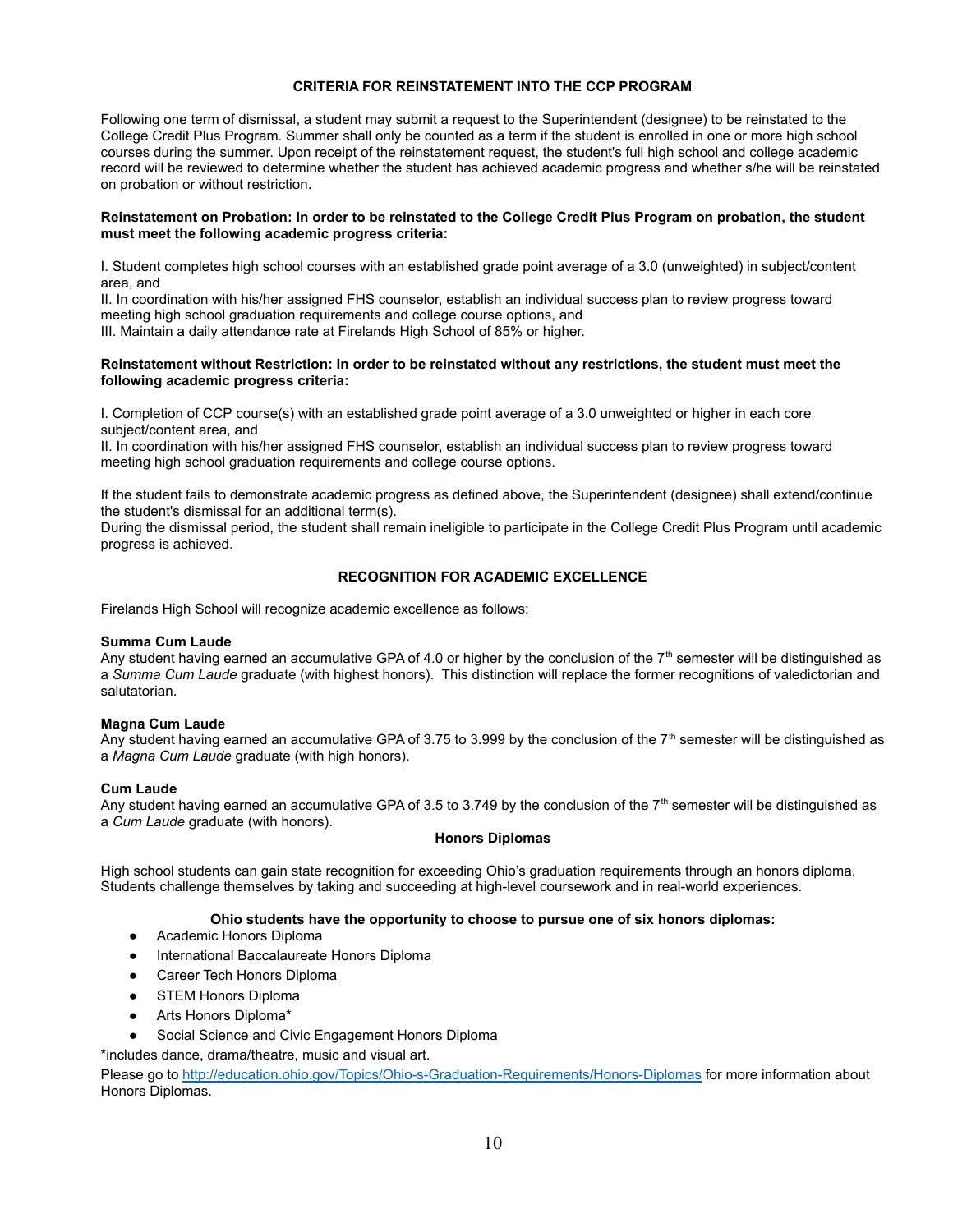#### **HONORS CLASSES**

Honors classes are characterized by the following:

- Independent work  $-$  An increased level of rigor and depth for self-exploration
- Complexity and difficulty of material the material is more difficult and complex than general education courses
- Critical thinking skills -- honors classes require a greater amount of activity at higher levels of critical thinking, including synthesis and evaluation

#### **The following courses will be offered as Honors courses:**

Honors Algebra Honors Algebra II Honors Geometry Honors English I & II Honors Modern World History Honors Physical Science Honors Biology Honors Pre-AP Chemistry

#### **Honors classes are on the following grading scale: A = 4.5 points, B = 3.5 points, C = 2.5 points, and D = 1 point.**

#### **MINIMUM CLASS SIZE**

Elective and honor classes must have a minimum of ten (10) students. If a class a student registers for does not meet this requirement and is eliminated, the student will be notified.

### **COURSE LOAD**

Students in grades 9, 10 and 11 must take a minimum of the equivalent of 6.0 credits per year (5.75 if taking a Physical Education course). Students who have 12th grade standing must take a minimum of 5.0 credits per year. Credits earned are a combination of courses taken at FHS, the LCJVS, or a CCP program. All students in grades 9-12 are required to enroll in four credits of core courses per year at Firelands High School. Core is defined as English, Math, Science, and Social Studies. This rule may be modified due to the special circumstances of a student's academic program and previous credits earned.

#### **SCHEDULE CHANGES**

Students and parents are given full input into choosing classes. This process should be undertaken with care since no schedule changes will not be permitted after the start of each semester unless a placement team, which includes parents, teacher, counselor, and principal, agree that a misplacement has been made. For this reason, students may change their schedules only prior to June 1 of the previous academic year.

**Schedule changes will only be made for academic reasons. These reasons do not include reasons outside of the educational process. Please also remember that athletes must pass, at the minimum, the equivalent of five (5) 1-credit courses each grading period to remain eligible for the following grading period. It is the responsibility of every student, regardless of where the courses are taken, to ensure their eligibility status each time they schedule, or alter their schedule. Please also note that Physical Education Courses which are worth .25 credits do not meet the criteria of the equivalent of a 1-credit class, and are not counted as one of the five one-credit courses required for athletic eligibility.**

If additional classes are desired and openings are available, courses may be added prior to the beginning of a semester with a parent note and counselor approval.

### **CREDITS OUTSIDE THE REGULAR SCHOOL PROGRAM**

Credits will not be granted for night school, summer school, or private tutoring without prior approval of the principal and school counselor. This approval must be granted **BEFORE** a student registers for any of the above listed activities.

### **FLEXIBLE CREDIT**

Flexible Credit is any alternative coursework, assessment, or performance that demonstrates proficiency needed to be awarded equivalent graduation credit as approved by the school district. Approved credit awarded through this policy will be posted on the student's transcript and counted as graduation credit in the related subject area or as an elective. Flexible Credit is designed to be an alternative to the standardized unit of credit, Carnegie Unit, or 120 hours of seat time.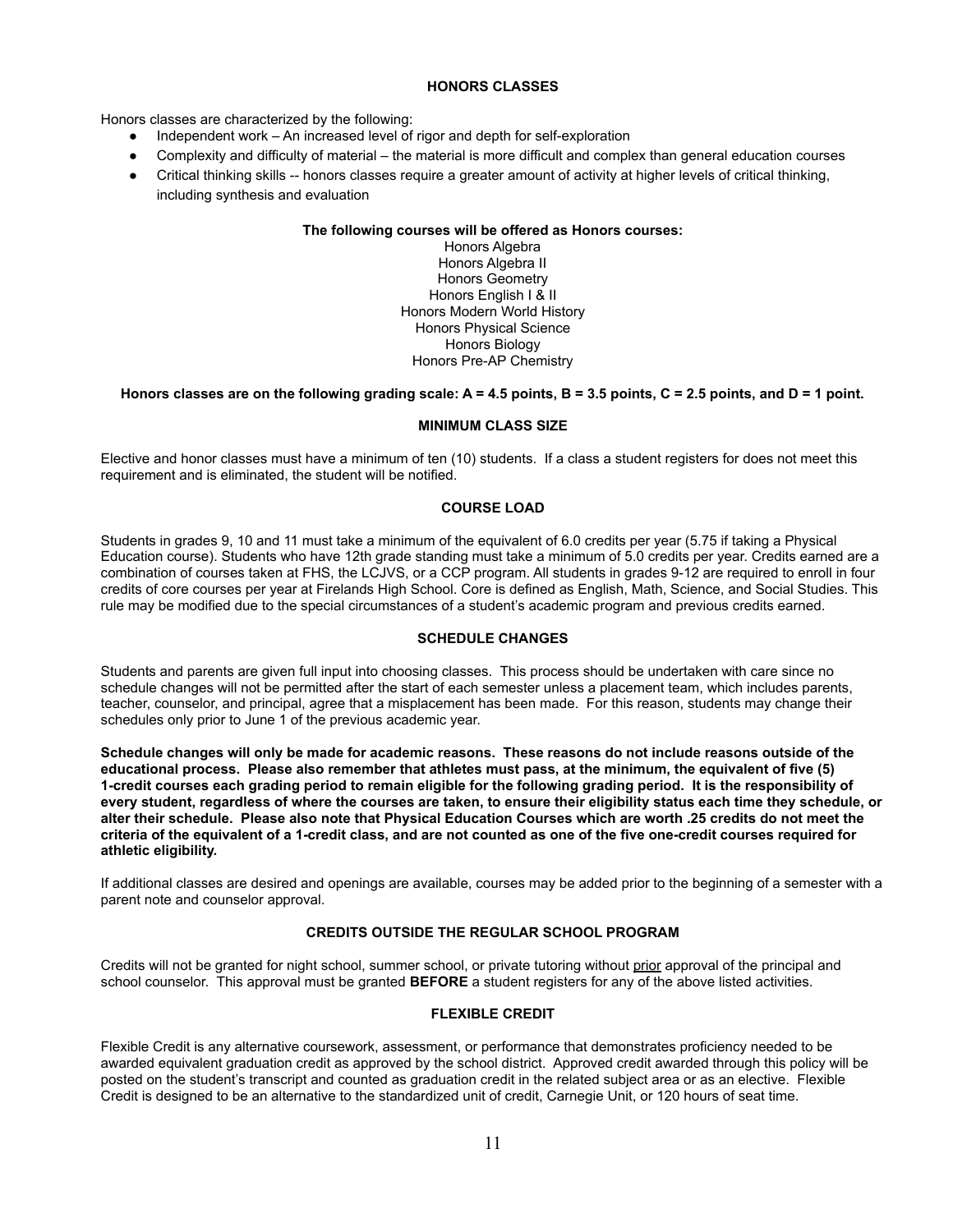Any high school student may apply for credit to be awarded through Credit Flexibility by submitting the appropriate forms and receiving approval. The student will be required to provide supporting documentation as determined by the administration. They may also be required to take a test, create a project, or complete several combinations of measures to prove they have succeeded in completing the Flex Credit. The teacher who provides the credit must provide a plan as to how the student will prove competence in the desired Flex Credit area. Applications may be made twice a year; deadlines are June 1<sup>st</sup> and December 1st.

#### **REPEATING FAILED SUBJECTS**

A student who fails a required subject must repeat it the following year or take it in summer school. **If a student fails English or Math, the student must make it up in summer school to stay on track for graduation.** A student who fails other required graduation courses or electives has a choice of retaking the course during the following school year or during summer school. The student must communicate the plan to retake the course to the guidance office before the end of the school year to allow for proper scheduling. It is the responsibility of the student to see the counselor to make arrangements concerning failed subjects. It is recommended that all failed courses be taken during the summer.

#### **ACT/SAT**

These tests are part of admission requirements for most colleges and universities across the country. Many schools accept either but you should check with the college admissions office on which test they prefer. These tests may be taken any number of times with only the best scores counting for college admissions and scholarships. Students may take these tests at any time, but it is recommended for students to take one of these tests in the spring of their junior year and/or early in their senior year. Students on free or reduced lunches may be eligible for a reduction in testing fees. Test dates and websites are listed below for both. **Please note that the State of Ohio will pay for a selected college entrance test to be given at the home school for all members of the Class of 2022 (juniors). This test date is in addition to the below dates, and students will be registered through the School Counseling Office.**

> September 10, 2022 **August 27, 2022** October 22, 2022 October 1, 2022 December 10, 2022 November 5, 2022 February 4, 2023 December 3, 2022 April 8, 2023 March 11, 2023 June 10, 2023 May 6, 2023 July 15, 2023 June 3, 2023

ACT Test Dates [www.actstudent.org](http://www.actstudent.org) SAT Test Dates [www.collegeboard.org](http://www.collegeboard.org)

### **CAREER BASED INTERVENTION (CBI)**

| Course No. | Course Name               | <u>Credit</u>  |
|------------|---------------------------|----------------|
| 365        | Career Readiness          |                |
| 366        | Career Exploration        |                |
| 390        | <b>Career Connections</b> |                |
| 391        | <b>CBI Related Skills</b> | 1 to 3 credits |
|            |                           |                |

#### Career Readiness (365) **Grade 9 1 credit**

This is a freshman level course that offers students a chance to explore their skills, aptitudes, passions, and interests to help students self-discover possible careers. The class also has a heavy emphasis on personal finance including budgeting that is designed to give the students a reality-based look at what they want in life and what they need to do to be able to afford that lifestyle. A second component of the class is a cloud based lab experience designed to give students problem solving tasks embedded in career modules. Finally, a third experience includes a hands-on component that allows students to design, build, test, and compete with other students in such areas as bridges, cranes, houses, and  $CO<sub>2</sub>$  cars.

#### Career Exploration (366) **Grade 10 1 credit**

This is a sophomore level course that offers students the opportunity to delve further into their career interests. Guest speakers, field trips, JVS tours and shadowing are all utilized to help the students discover more about the daily requirements of their chosen careers. A cloud based lab experience that is designed to give students problem solving tasks embedded in career modules will be utilized. Students will also learn soft skills that will help them be better suited to apply for and get a job.

#### Career Connections (390) **Grades 11 & 12 1 credit**

The class will take a look at the careers that the students may be interested in after high school. This class will use the Buckeye Lab curriculum which consists of online modules to introduce students to possible careers. Students will learn about different trades at the JVS so they can pursue their senior year or adult education. Students will also work on organizational skills, proper study skills, and self-monitor throughout the course.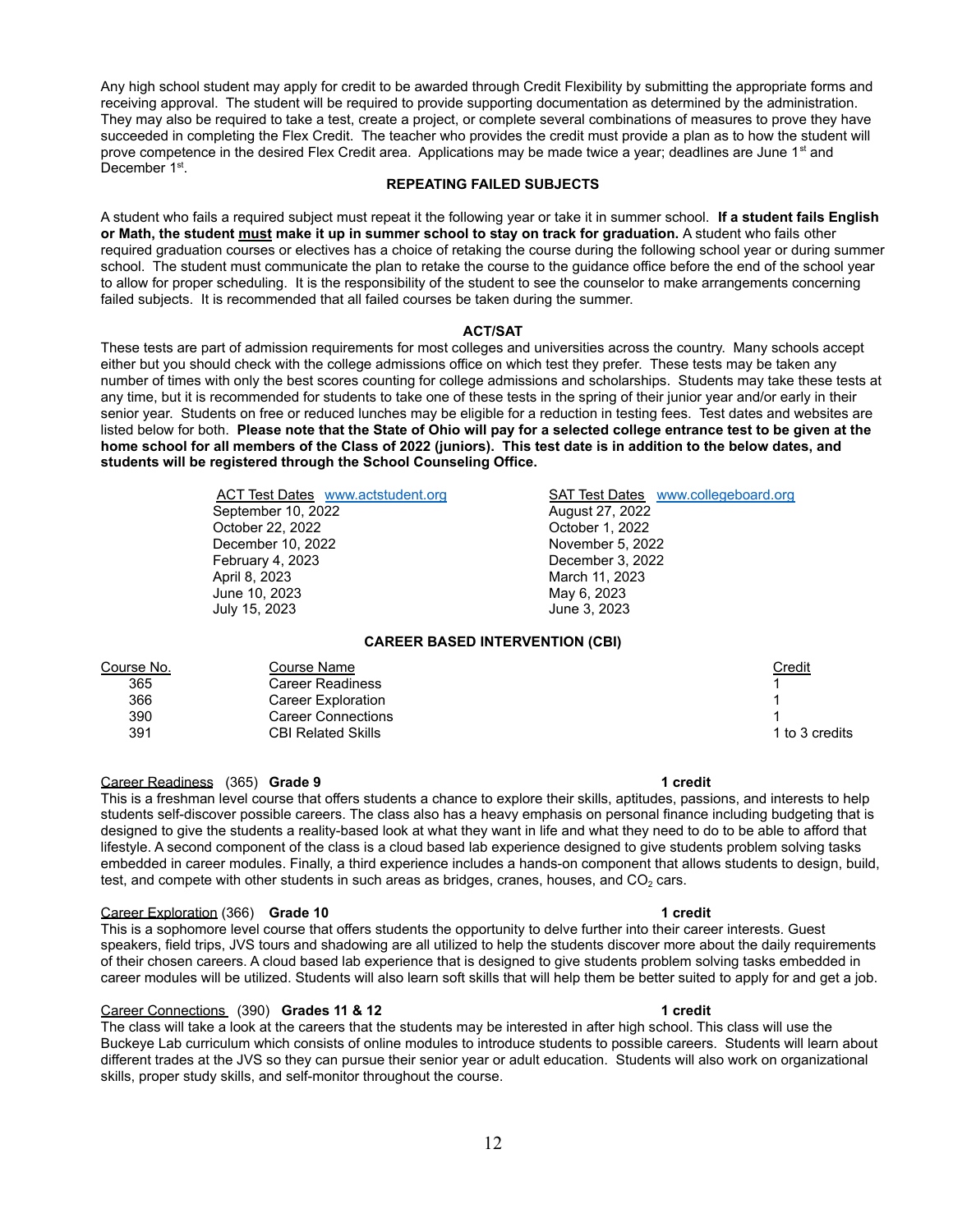### CBI Related Skills. (391) **Grade 12 1 to 3 credits**

The Career Based Intervention program is designed for senior students who are academically on track for graduation and are looking for real-world work experience during the lab portion of their school day. The program attempts to reorient students' attitudes toward higher levels of achievement in school and work to reinforce their social responsibility to our society. It is hoped this can be accomplished by arranging suitable, on-the-job training and related instruction to develop feelings of accomplishment and success. Career Based Intervention students must work during the lab portion of their school day in the local business community and they receive high school credit for this work experience. This program is for students who:

- Have a valid driver's license
- Are physically able to work
- Have been recommended by school personnel
- Students are required to maintain employment for the entire school year.
- Transportation to and from school and the job site is the responsibility of the student.

#### **AGRICULTURAL SCIENCE**

| Course No. | Course Name                                                  | Credit |
|------------|--------------------------------------------------------------|--------|
| 970        | Energy Systems Management                                    |        |
| 972        | <b>Environmental Science for Agriculture</b>                 |        |
| 971        | Animal Health                                                |        |
| 975        | Agriculture, Food and Natural Resources                      | 1.25   |
| 981        | Animal & Plant Science                                       | 1.25   |
| 985        | Business Management for Agricultural & Environmental Systems | 1.25   |
| 993        | <b>Mechanical Principles</b>                                 | 1.25   |
| 995        | Ag. & Environmental System Capstone                          | 1.00   |

#### **\*All agricultural science classes will have a Class and Future Farmers of America (FFA) fee due at the beginning of the school year.**

#### Agriculture, Food and Natural Resources (975) **1.25 credit**

This is the first course in the Agricultural and Environmental Systems career field. It introduces students to the pathways that are offered in the Agricultural and Environmental Systems career field. As such, learners will obtain fundamental knowledge and skills in food science, natural resource management, animal science & management, plant & horticultural science, power technology and biotechnology. Students will be introduced to the FFA organization and begin development of their leadership ability. Approximately eight weeks of course will be devoted to agricultural mechanics lab projects, specifically hand & power tool woodworking. Each student is required to complete a Supervised Agricultural Experience (SAE) program involving animals, crops, or job placement that is worth 0.25 credits and will take place outside of regular school hours. The course and lab work are worth one credit for a combined 1.25 credit hours. Preference is given to freshman who could complete a four year sequence. Enrollment is limited to 35 students per year. *Fee*

Animal and Plant Science (981) (optional LCCC credit for SAGR 113 Plant Propagation-Spring semester) **1.25 credit** Students will apply knowledge of animal and plant science to the agriculture industry. They will be introduced to the value of production animals relative to the agricultural marketplace. Students will engage in animal classification and selection, body systems, along with animal welfare and behavior in relation to the production of animals. Students will learn principles of plant anatomy and physiology, and the role of nutrition, deficiencies and growing environment on plant production. Throughout the course, business principles and professional skills will be examined. Each student is required to complete a Supervised Agricultural Experience (SAE) program involving animals, crops, or job placement that is worth 0.25 credits and will take place outside of regular school hours. The course and lab work are worth one credit for a combined 1.25 credit hours. Students choosing to take the SAGR 113 in the spring semester (run concurrently) must be enrolled in the full year Animal and Plant Science course. **Prerequisite: Agriculture, Food and Natural Resources Prerequisite for SAGR 113 is proficient level on Accuplacer test** *Fee*

Business Management for Agricultural & Environmental Systems (985) (optional LCCC Course SAGR 112 Business Principles of Sustainable Agriculture - spring semester) (articulated credit with University of Northwestern Ohio) **1.25 credit**

Learners will examine elements of business, identify organizational structures and identify and apply management skills. Learners will develop business plans, financial reports and strategic goals for new ventures or existing businesses. Learners will use marketing concepts to evaluate the marketing environment and develop a marketing plan with marketing channels, product approaches, promotion and pricing strategies. Learners will practice customer sales techniques and apply concepts of ethics and professionalism while understanding related business regulations. The National FFA Organization is further emphasized. Approximately eight weeks of course will be devoted to agricultural mechanics lab projects, specifically plumbing & independent project construction. Each student is required to complete a Supervised Agricultural Experience (SAE) program involving animals, crops, or job placement that is worth 0.25 credits and will take place outside of regular school hours. The course and lab work are worth one credit for a combined 1.25 credit hours Students choosing to take the SAGR 112 in the fall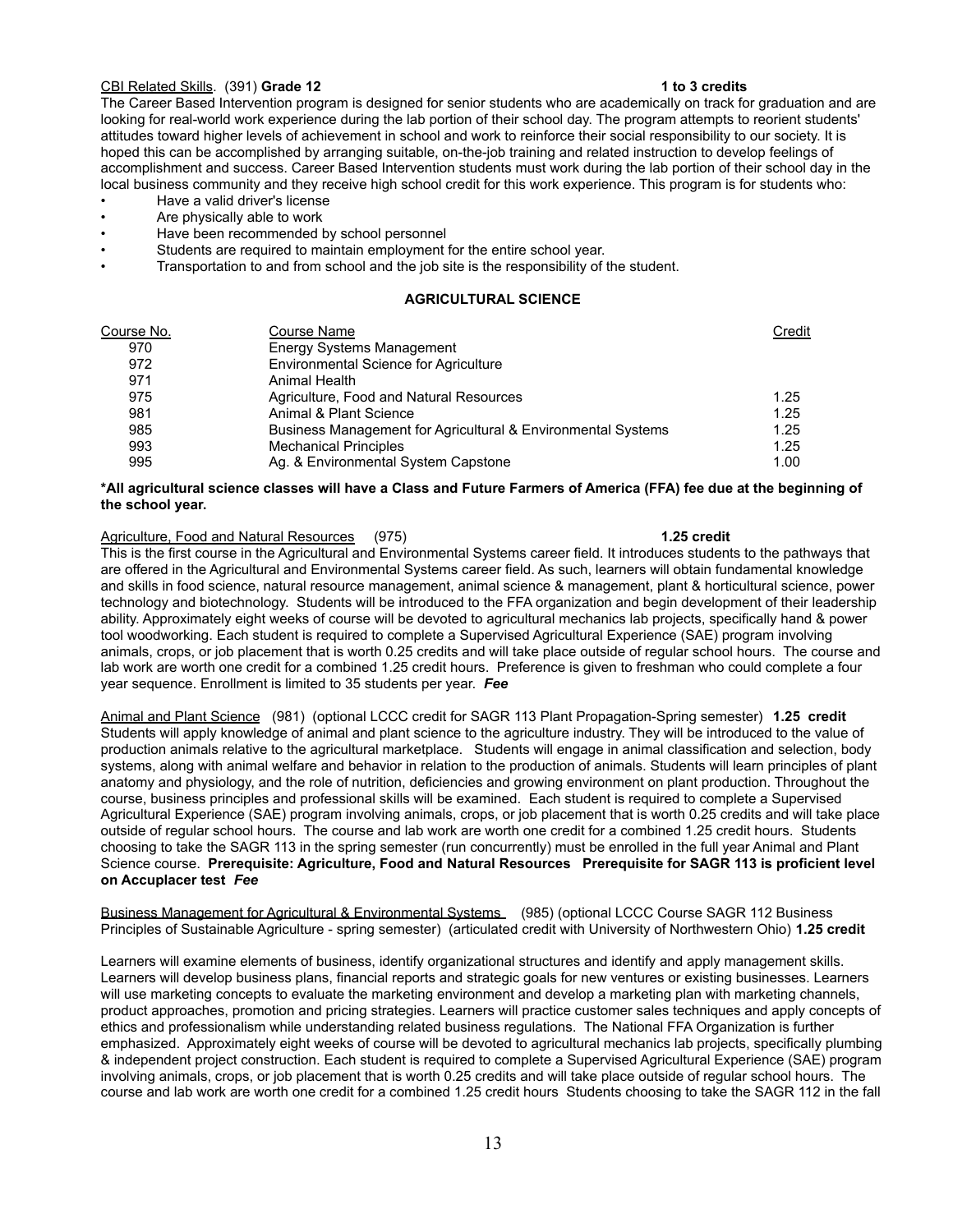semester (run concurrently) must be enrolled in the full year Business Management course.. **Prerequisite: Agriculture, Food and Natural Resources. Prerequisite for SAGR 112 course is proficient level on Accuplacer test.** *Fee*

### Mechanical Principles (993) **1.25 credit**

Students will engage in the mechanical principles utilized in animal and plant production systems. They will learn electrical theory, design, wiring, hydraulic and pneumatic theory, along with metallurgy in relation to hot and cold metals. Students will apply knowledge of sheet metal fabrication applicable to the agricultural industry along with identifying, diagnosing, and maintaining small air-cooled engines. Throughout the course, students will learn critical components of site and personal safety as well as communication and leadership skills. Each student is required to complete a Supervised Agricultural Experience (SAE) program involving animals, crops, or job placement that is worth 0.25 credits and will take place outside of regular school hours. The course and lab work are worth one credit for a combined 1.25 credit hours. **Prerequisite: Agriculture, Food and Natural Resources & Junior or Senior**

#### Agricultural and Environmental Systems Capstone (995) **1 credit**

Students apply Agricultural and Environmental Systems program knowledge and skills in a more comprehensive and authentic way. Capstones are project/problem-based learning opportunities that occur both in and away from school. Students will participate in weekly current events blogs and monthly discussion during a Wednesday Falcon period. **Prerequisite: Must be a senior and enrolled in an Agricultural Course** *Fee*

#### Energy Systems Management (970) **Grades 11 & 12**

Students will apply basic principles of energy accounting, thermodynamics and heat transfer, energy conversion and efficiency to heating, power generation and transportation. Students will apply the principles and practices needed for managing renewable and non-renewable energy resources. Throughout this course, future energy systems and energy use scenarios are investigated, with a focus on promoting the use of renewable energy resources and technologies.

#### Environmental Science for Agriculture and Natural Resources (972) **Grades 11 & 12**

Students will study relationships between organisms and their environment. Principles of biogeochemical cycles, air-water-land relationships, non-point pollution, and wetlands will be applied. Students will examine fundamentals of resource development, agriculture sustainability, energy needs and pollution control. They will analyze and interpret data gathered from studies on the ecosystem. Throughout this course, students will develop responses to environmental problems and develop management strategies for responsible conservation and resource development.

#### Animal Health (971) **Grades 11 & 12**

Students will examine causes, symptoms, and treatment of common diseases with emphasis on developing preventative health management plans. Topics will include the study of pathogens, and classifying types of diseases and disorders. Students will perform animal health assessments and compare to standard characteristics. Throughout the course, students will utilize principles of technology to manage information systems, and research issues affecting the industry.

#### **BUSINESS & TECHNOLOGY**

| Course No. | <b>Course Name</b>                           | Credit |
|------------|----------------------------------------------|--------|
| 276        | Intro to Engineering                         |        |
| 700        | Innovation and Entrepreneurship              | 0.5    |
| 702        | 3D Design                                    | 0.5    |
| 703        | <b>Advanced Automation &amp; Robotics</b>    | 1.0    |
| 705        | Intro to Broadcasting                        | 1.0    |
|            | <b>LCCC Intro to Business Administration</b> | 1.0    |
|            |                                              |        |

#### INTRO TO ENGINEERING (276) **Grades 9-10 1 credit**

This course will introduce students to the design process and the tools used in product development. Students will learn through first-hand experience the activities that engineers engage in through the design cycle. Development of design briefs, sketching, 3-D solid modeling and prototyping will provide the foundation for activities in Introduction to Engineering Design.

#### INNOVATION & ENTREPRENEURSHIP (700) **Semester Class 0.5 credit**

Jump into the Shark Tank. Learn the Design Process as it relates to 3D printing, prototype production, and real-world problem solving. Students play the role of a Shark Tank entrepreneur by creating a product idea, developing a website to promote their product and creating a 3D prototype of their product. Students will be introduced to simple design software to help them develop, share, improve, and print classroom projects. Programming and web design will be integrated into the process. Students will understand programming language and the importance of web standards, work with graphics, and be able to critically evaluate website quality.

### 3D DESIGN (702) **Semester Class 0.5 credit**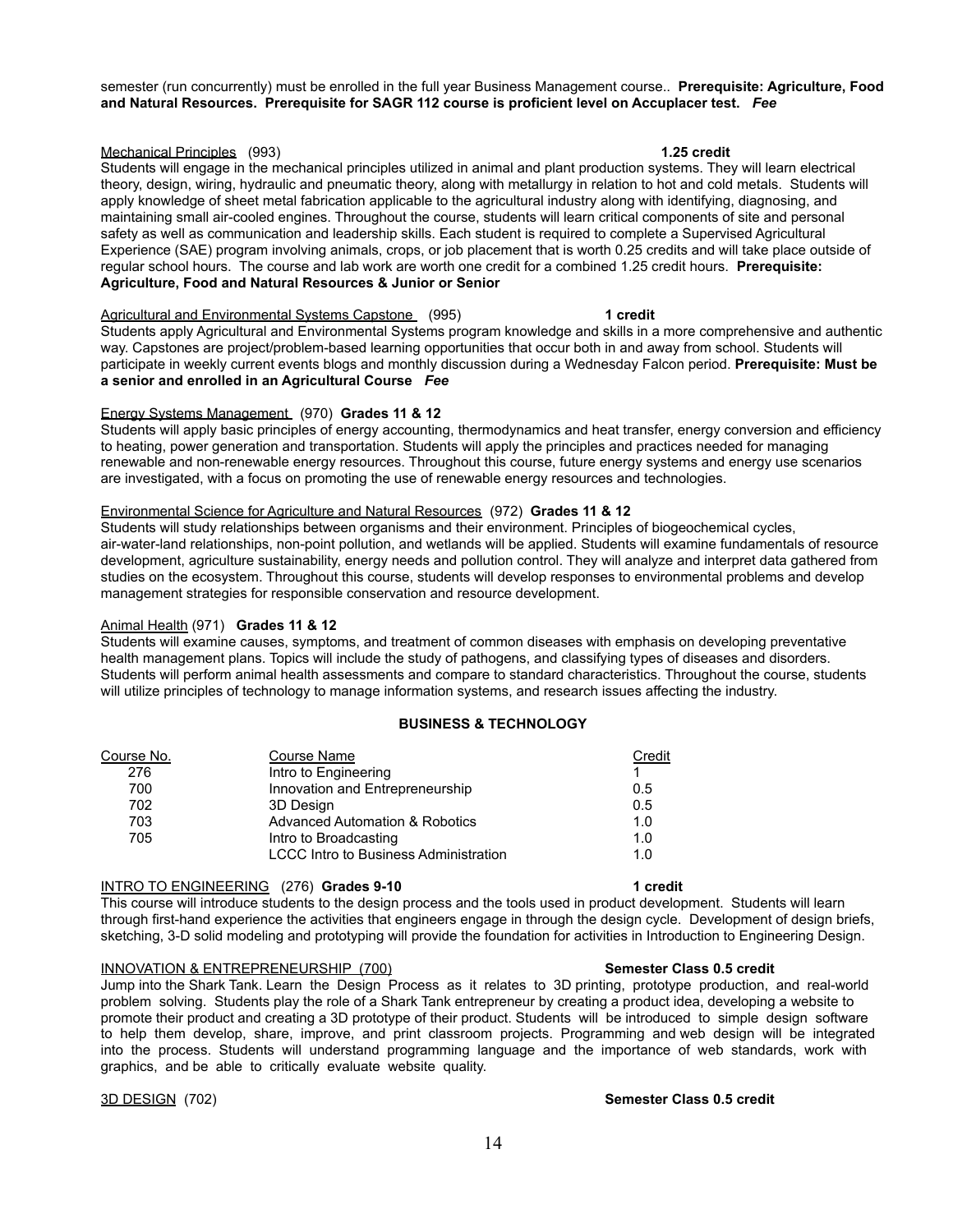This course focuses on designing and printing 3D models using additive manufacturing technologies for applications such as prototyping, rapid tooling, and rapid manufacturing. Topics include 3D scanning, designing for additive processes and material limitations, equipment operation, and process troubleshooting.

#### ADVANCED AUTOMATION & ROBOTICS (703) **1 credit**

This course will introduce students to advanced robotic mechanism builds and autonomous block and text programming. Students will design and build robots to participate in classroom competitions. Careers in robotics engineering will be explored and applied to current uses in society.

#### LCCC-INTRO TO BUSINESS ADMINISTRATION BADM 155 (709) **1 credit**

This course provides an introduction to the basic fundamentals of business including: entrepreneurship, marketing, international business, economics, and investments. Students will learn critical thinking and analytic skills that will prepare them for their future careers. Students will be introduced to the dynamic world of business and will take on the role of a business professional faced with real-world, workplace challenges. Video case studies will also be used to analyze key concepts that are used in today's business environment.

#### INTRO TO BROADCASTING (705) **1 credit**

Introduction to Broadcasting familiarizes students with the basic principles of broadcast production and new media. This course is for students who have a general interest in broadcast journalism and production. In addition, students must be self-motivated, dependable, and able to work well as a team. Students are responsible for the production of video stories as well as special interest and documentary projects including script writing, video recording, and video editing. Students will gain an understanding of both pre-production, on-air, and post production roles and responsibilities of news broadcasting. By the end of the course, students should have a clear understanding of their own strengths in order to move into the next course where they will specialize in a specific production job.

**ENGLISH**

|            | емэнэн                                    |               |
|------------|-------------------------------------------|---------------|
| Course No. | Course Name                               | Credit        |
| 101        | English I                                 |               |
| 102        | English II                                |               |
| 103        | English III                               |               |
| 104        | English IV                                |               |
| 107        | Honors English I                          |               |
| 108        | Honors English II                         |               |
| 111        | LCCC - College Composition I              |               |
| 112        | LCCC - College Composition II             |               |
| 114        | LCCC - Introduction to Mythology          |               |
| 113        | <b>LCCC - Introduction to Great Books</b> |               |
| 119        | <b>Technology and Society</b>             | $.5$ (Fall)   |
| 120        | Drama                                     | $.5$ (Spring) |
| 151        | Film as Literature                        | .5 (Semester) |
| 152        | Debate and Speech                         | .5 (Semester) |

The chart below shows the expected course progression in Firelands High School English courses..



ENGLISH I (101) **1 credit**

This is a required course that covers both literature and writing. It includes a review of writing skills and emphasis on expository essays. The course includes weekly lessons from a vocabulary text. English I also presents an introduction to the basic types of literature: short story, non-fiction essays, drama, the epic, the novel, and poetry. *Fee*

ENGLISH II (102) **1 credit**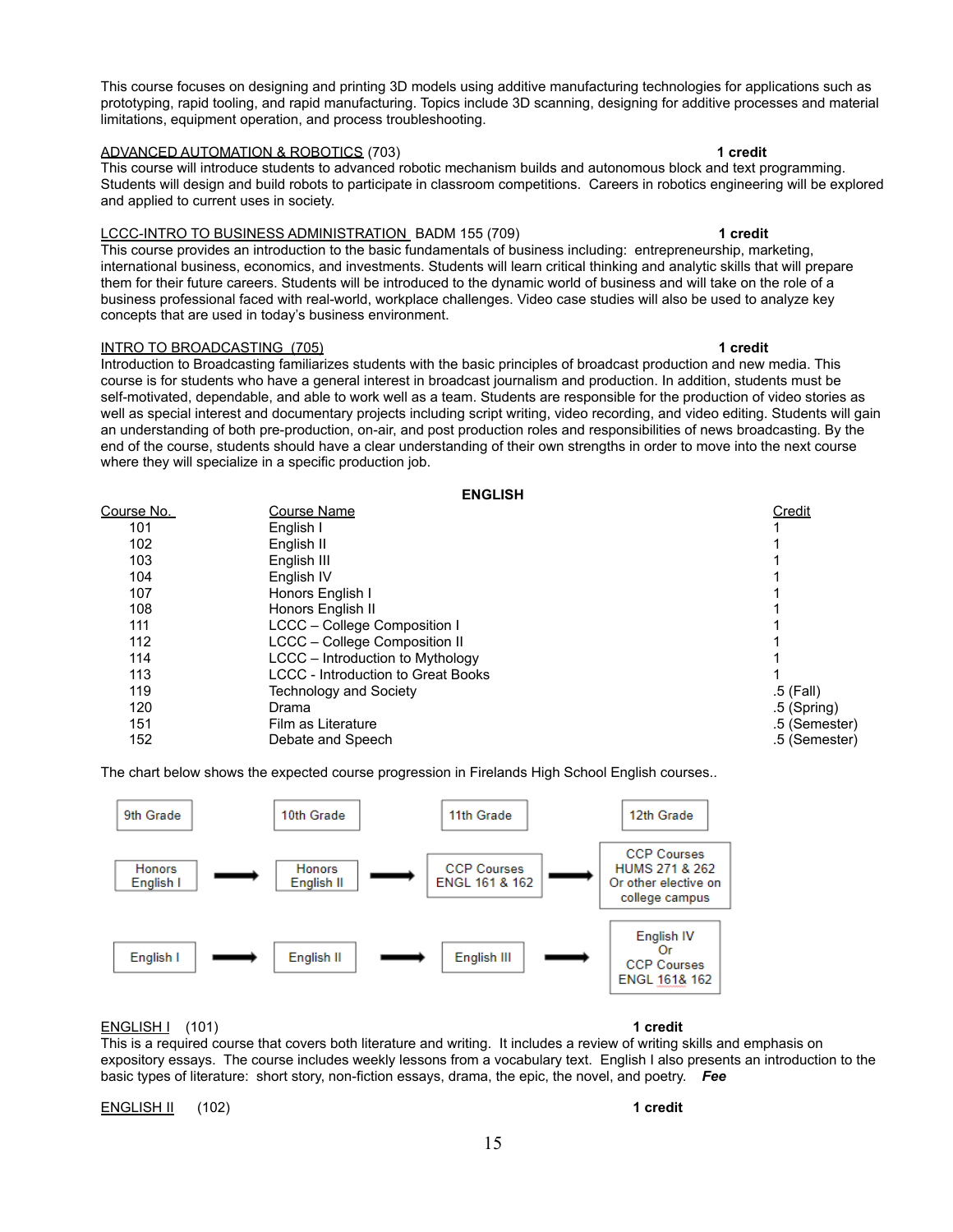This is a course consisting of an overall survey of the literature of the great writers of the world. The material covered includes the basic types of fiction: the short story, poetry, and drama, and the novel; and basic types of nonfiction: biography, autobiography, essay, and article. Time will be spent on reading, composition, and limited grammar review. Students will also have some experience with public speaking, especially with presentations of their original works. There are also reading workshops that include journal writing. **Prerequisite: English I** *Fee* ENGLISH III (103) **1 credit**

English III focuses on the history and development of American literature and includes a study of some of the best novels, plays, poems, and short stories of our American writers. Students will also develop skills in vocabulary, critical thinking and composition. **Prerequisite: English II** *Fee*

### ENGLISH IV (104) **1 credit**

This course includes skills necessary for refining the writing process with general theme writing; research paper writing; critical writing and evaluation; and vocabulary study. Also included are an in-depth study of English literature and authors in historical context, outside reading, and some speech. **Prerequisite: English III** *Fee*

### HONORS ENGLISH I (107) **1 credit**

This is an accelerated survey course that presents the following types of literature: the short story, nonfiction, drama, the epic, the novel and poetry. Vocabulary will also be a part of the curriculum. . This is a writing intensive course and students who enroll in Honors English are expected to read and write extensively. Students are also expected to actively participate in class discussions. Class participation will be part of each quarter's grade. Since this is an honors course, grading will be based on a four point five (4.5) - grading scale instead of the standard four-point scale. Prior to the start of the school year, students will be asked to complete an outside reading assignment. **Prerequisite: Students are recommended for this course based on their language arts grades during their eighth grade year, a written test given in the winter of their eighth grade year and the recommendation of their eighth grade language arts teacher. If needed, additional test scores and student work will be taken into consideration**. *Fee*

#### HONORS ENGLISH II (108) **1 credit**

This is an advanced course that continues an accelerated survey of world literature and introduces students to American literature through a study of the Puritan period and a selection of classic American novels. Vocabulary will also be a part of the curriculum. This is a writing intensive course and students who enroll in Honors English II are expected to read and write extensively. Students are also expected to actively participate in class discussions. Since this is an honors course, grading will be based on a four point five (4.5) - grading scale instead of the standard four-point scale. Prior to the start of the school year, students will be asked to complete an outside reading assignment. **Prerequisite**: **B or better in English/Honors English I and the recommendation of their English I teacher.** *Fee*

#### LCCC – COLLEGE COMPOSITION I ENGL 161 (111) **1 credit**

An introduction to fundamental college-level skills in academic reading and writing. Summary, analysis, synthesis and research documentation are emphasized, along with critical thinking and collaborative learning. **Prerequisite: Proficient level on Accuplacer Test.**

LCCC – COLLEGE COMPOSITION II ENGL 162 (112) **1 credit** A writing course continuing the practice of skills introduced in LCCC – College Composition I, as well as strategies of argumentation and secondary research leading to a research paper. **Prerequisite: ENGL 161**

LCCC – INTRODUCTION TO MYTHOLOGY HUMS 271 (114) **1 credit** A survey of major figures, motifs and themes of mythology with attention to theories of myth and to modern literature using myths. Humanities core course. **Prerequisite: Previous or concurrent enrollment in ENGL 161**

LCCC – INTRODUCTION TO GREAT BOOKS: EARLY MODERN TO THE 20TH CENTURY HUMS 262 (113) **1 credit** A study of great works from the early modern period of the 20th Century, including works in philosophy, literature, religion, and the social sciences. Instruction will follow the Socratic example of generating discussion through dialectical inquiry. Readings may change from semester to semester. . **Prerequisite: Previous or concurrent enrollment in ENGL 161**

### **ENGLISH ELECTIVES – WILL NOT REPLACE CREDIT IN REQUIRED ENGLISH COURSES**

#### TECHNOLOGY AND SOCIETY (119) SEMESTER COURSE SEMESTER COURSE (Fall – 1/2 Credit)

This course focuses on technological advancements and how they play a role in the society we live in. Students will discuss the benefits and dangers of the technology we use. The course will focus on social media, online security, privacy, and new technology. Students will debate the ethical and social issues regarding the technology that we use.

#### DRAMA (120) Semester Course (Spring – ½ Credit)

Students will learn the basics of acting and producing a live theatre show. Students will examine well-known theatre productions and playwrights. They will practice improvisation techniques and develop their acting skill through the performance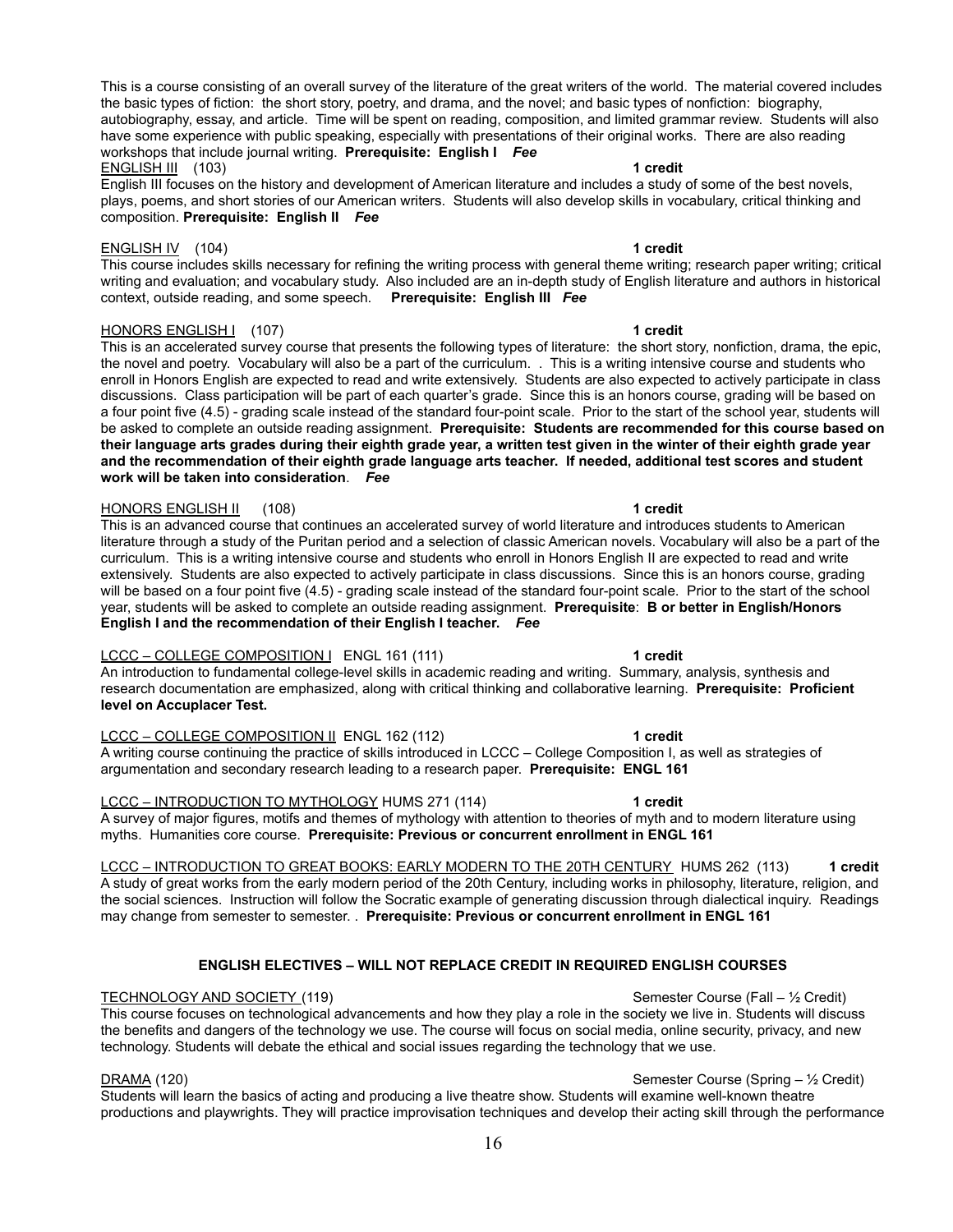of monologues and scenes. Students will use these skills to put on a live theater performance involving blocking, costumes, and prop design in the spring production.

FILM AS LITERATURE (151) **Grades 10-12** Semester Course (1/2 Credit)

In this semester-long course, students will view and analyze a variety of films. Students will learn to recognize story-telling elements and make critical observations about social, historical, economic, political, and artistic issues presented in cinema.

### DEBATE AND SPEECH (152) **Grades 10-12** Semester Course (1/2 Credit)

In this course, students will learn the skills of argumentation, debate, and critical thinking. This course provides instruction and practice in the art of formal and informal debate and focuses on the in-class debating of major issues surrounding current events. Students will also be immersed in the experience of speaking one-on-one, in partners, and in front of larger groups by the end of their learning process.

|            | <b>FINE ARTS</b>                       |        |
|------------|----------------------------------------|--------|
| Course No. | Course Name                            | Credit |
| 602        | Art I                                  |        |
| 604        | Art Fundamentals                       | .5     |
| 607        | Art Appreciation                       | .5     |
| 610        | <b>Art History</b>                     | .5     |
| 615        | Art II                                 |        |
| 620        | Art III                                |        |
| 625        | Art IV                                 |        |
| 630        | Advanced Art                           |        |
| 635        | AP Art & Design                        |        |
| 649        | Jazz Band (Open to Band Students Only) |        |
| 650        | Marching and Symphonic Band            |        |
| 655        | Music History/Music Theory             | .5     |
| 656        | Music and Multimedia Technology I      |        |
| 658        | Music and Multimedia Technology II     |        |
| 680        | Concert Choir                          |        |
| 686        | Honors Choir                           |        |
| 690        | Freshmen Girls' Choir                  |        |
|            |                                        |        |

### **STUDIO VISUAL ART**

Studio Visual Art courses provide the study of the knowledge, skills and processes for observing, creating, responding and communicating through a variety of 2-dimensional and 3-dimensional media in visual art. Art production and the construction of meaning in visual artworks through study and writing are complementary learning activities throughout the program. The Studio Visual Art Courses at FHS include a semester class for students interested in trying art for one semester and year-long leveled classes Art 1 through Advanced Art for students enrolling in art for three or four years.

### **STUDIO ART MAJOR COURSE SEQUENCE**

### ART I (602) **Grade 9 1 credit**

Art I begins the sequence of study for art majors. Art majors are students who schedule for three or four years of art with the opportunity to prepare a portfolio for admission into an art college. The course is designed to provide students with independent problem-solving concepts manipulating the principles of design through various media and techniques. Writing artists' statements and critiques are covered in Art I. Weekly sketching and journaling are required. *Fee*

### ART II (615) **Grades 10 – 12 1 credit**

This full-year course will help students develop technical proficiency in the production and appreciation of visual art. Students will use two-dimensional, three-dimensional and digital media to develop as artists. Writing artists' statements and critiques continue. There is a focus on in-depth reading and writing in art history. Exploration of career opportunities in art is introduced. Weekly sketching and journaling are required. *Fee*

### **Prerequisite: Successful completion of Art I** *or* **Art Fundamentals**

### ART III (620) **Grades 11 - 12 1 credit**

The third year course is for students wishing to continue practicing visual art after high school, as an amateur, professional or connoisseur of visual art. The students will continue work in a broad range of media and explore a specialization. Students are introduced to higher-level media and processes. Students continue to write artists' statements and critiques, and learn to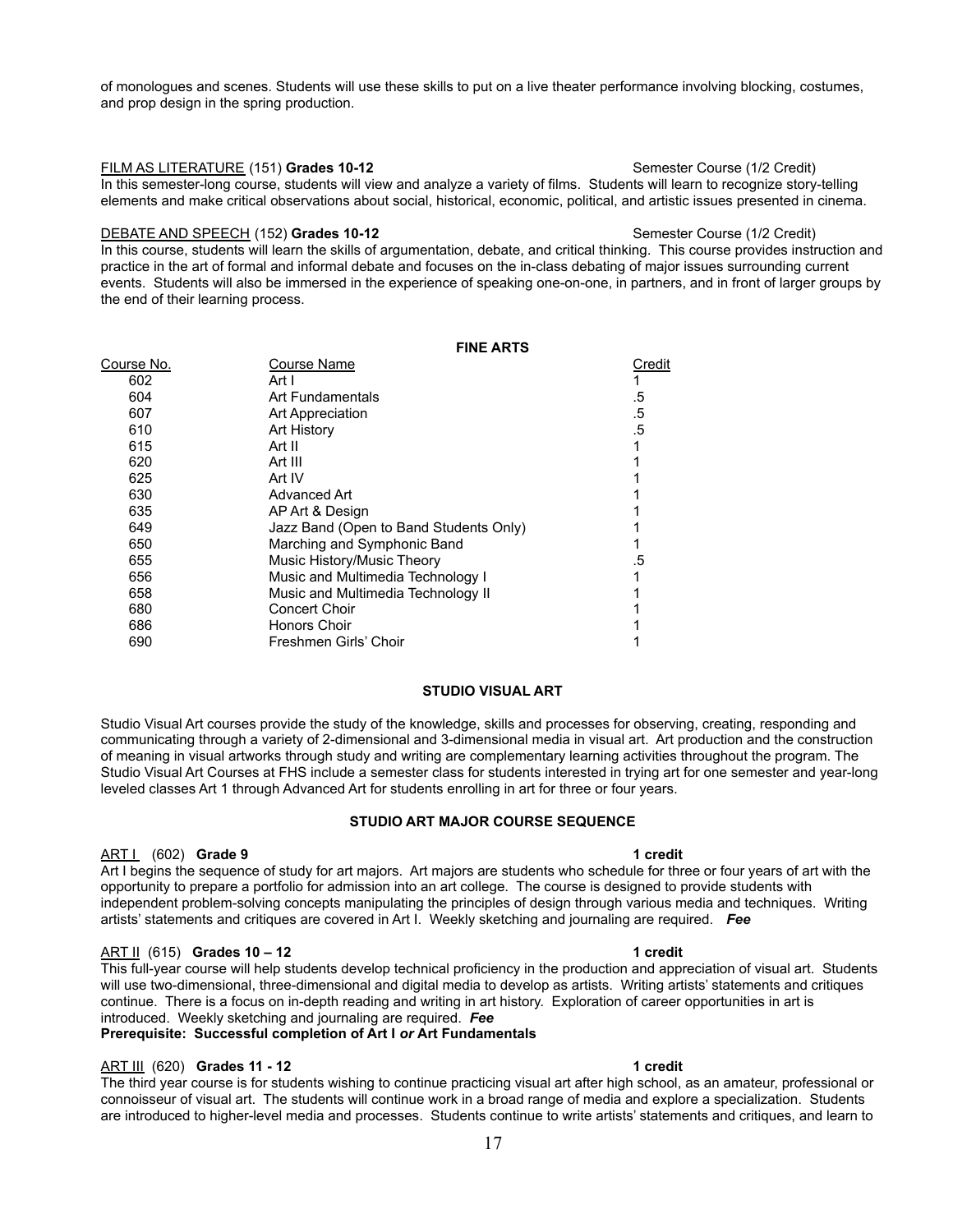write project proposals. Reading and writing in art continues in depth. Students are required to build a portfolio of their work to explore career options in art. Weekly sketchbook requirement continues. *Fee*

**Prerequisite: Successful completion of Art II and art teacher recommendation.**

### ART IV (625) **Grade 12 1 credit**

The fourth year of art is for students wishing to continue practicing visual art after high school, as an amateur, professional or connoisseur of visual art. The students will continue work in a broad range of media, develop a specialization and refine their portfolios. Students continue to write artists' statements, critiques, and project proposals. Reading and writing in art continues in depth. Weekly sketchbook requirement continues. *Fee*

### **Prerequisite: Successful completion of Art III and art teacher recommendation.**

### ADVANCED ART (630) **Grade 12 1 credit**

This course is for students who have accelerated beyond Art IV. The full-year course is for students wishing to continue practicing visual art after high school, as an amateur, professional or connoisseur of visual art. The students will continue work in a broad range of media, develop a specialization and refine their portfolios. Students continue to write artists' statements, critiques, and project proposals. Reading and writing in art continues in depth. Weekly sketchbook requirement continues. *Fee*

### **Prerequisite: Successful completion of Art IV and art teacher recommendation.**

### AP STUDIO ART (635) **Grade 12 1 credit**

The Advanced Placement (AP) Studio Art Course is a rigorous college-level course for highly motivated senior students who are interested in studying art or design at the post-secondary level to place out of introductory level college art courses. AP Studio Art through the College Board is not based on a written exam; instead, students submit a combination of digital and actual portfolios for evaluation in May. Students will choose a focus and submit portfolios in the areas of 2-Dimensional Design (24 works), 3-Dimensional Design (16-20 works) or Drawing (24 works). Students enrolled in AP Art are expected to submit a portfolio for assessment in May. *Fee for both materials and AP Assessment Fee*

**Prerequisite: Successful completion of Art III or Art IV with an A and art teacher recommendation.**

### **VISUAL ART SPECIALTIES**

These courses provide focused study in specific topics of the world of visual art in a non-studio format.

### ART FUNDAMENTALS (604) (studio) Grades 9-12 **.50 credit**

Art Fundamentals is a studio art course designed for students wishing to explore art-making to fulfill the fine arts credit requirement for graduation. This semester course includes condensed studio experiences in drawing, design, ceramics into 3-dimensional form, printmaking, painting and additional experimental media. Art elements, principles, art history and art criticism are covered. *Fee*

#### ART APPRECIATION (607) (non-studio) **Grades 9 - 12 .50 credit**

This fast-paced course examines the world of visual art beyond history and creating. This course uses works of American visual art from various historical, cultural and social contexts to delve into the worlds of collecting, conserving and critiquing. The use of technology, video, reading, speakers and lectures enable students to develop and present their own views and responses to specific topics and to discuss these viewpoints with others through conversation, writing, activities and condensed projects.

#### ART HISTORY (610) (non-studio) **Grades 9 - 12 .50 credit**

This fast-paced course introduces visual art history over a 2.5 million year period. Key western artworks are studied chronologically and thematically with emphasis on subject matter, concepts, and the formal, technical and expressive aspects of the works. The use of technology, video, reading, speakers and lectures enable students to become familiar with the connections between the development of art and events in history through conversation, writing, activities and condensed projects.

### **PERFORMING ARTS**

#### INSTRUMENTAL MUSIC - MARCHING AND SYMPHONIC BAND (650) **1 credit**

Performing music ensemble. Performances include school concerts, sports events, and special band events. Program focuses on musicianship, tone production, pitch, rhythm, and basic theory. Must be willing to attend all performances and extra rehearsals as necessary. Students must have participated in middle school band, and be able to demonstrate basic musicianship. Students who would like Honors Credit in this area may apply for it through the Music Department, and must meet the listed criteria on the application sheet to receive Honors Credit. **THIS IS A PAY TO PARTICIPATE ACTIVITY WITH A FEE OF \$175. (Students who successfully complete two seasons are eligible for the Physical Education Exemption)**

#### MUSIC HISTORY **Semester Class (.5 Credit)** Semester Class (.5 Credit)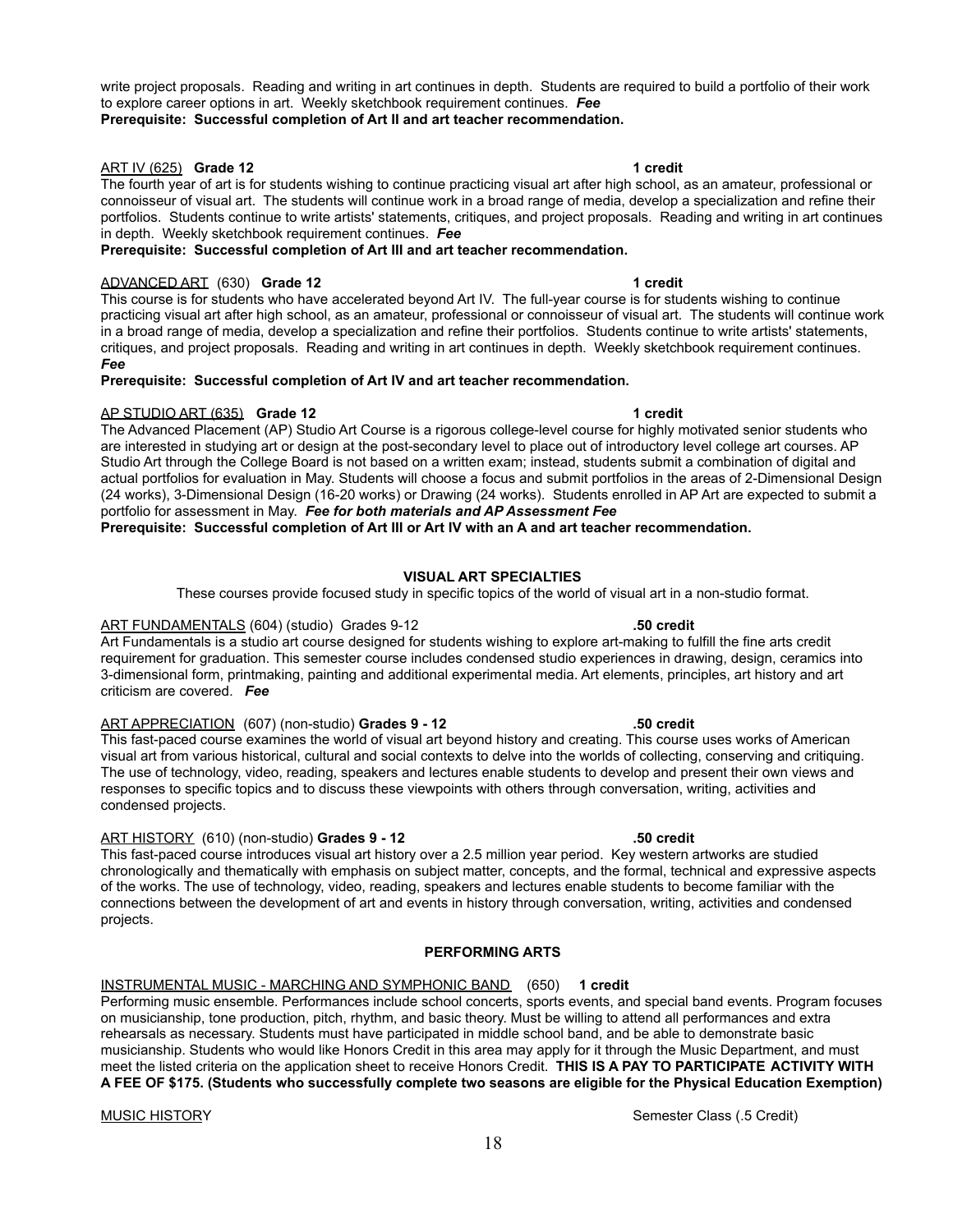This is a 1 semester course that will cover music throughout time. We will discuss the influence music has had on significant events, as well as its impact on society and culture.

MUSIC THEORY **Semester Class (5 Credit)** And MUSIC THEORY This is a 1 semester course that will cover music composition and music structure. Students will be able to complete basic compositions, and understand the relationship to music, and music writing. (.5 credit) **(Class Fee of \$25 for workbooks)**

#### MUSIC and MULTIMEDIA TECHNOLOGY I (656) **1 credit**

In this course you will explore music through the use of technology. Students will learn the evolution of music technology and to mix and re-mix music using basic audio software and create original music using easily accessible technology. Students will learn the basics of Podcasting and Sound production. **(Class Fee of \$20 for class materials including headphones and USB drive)**

#### MUSIC and MULTIMEDIA TECHNOLOGY II (658) **1 credit**

In this course you will explore music through the use of technology. Students will mix and re-mix music using more advanced audio software and create original music, podcasts, and produce audio school news programs using audio technology. Students will learn more advanced Podcasting and Sound production. \*\*\*This course will be offered beginning with the 2022-2023 school year. **(Class Fee of \$20 for class materials including headphones and USB drive) Prerequisite Music Studio or Music and Multimedia Technology I.**

#### CONCERT CHOIR (680) **1 credit**

Performing music ensemble. Performances include school concerts, competitions, and special events. Program focuses on music literacy including: vocal production, sight-reading, and basic theory. Must be willing to attend all performances and extra rehearsals as necessary. Must purchase required concert attire.

#### HONORS CHOIR (686) **1 credit**

Performing music ensemble. Performances include school concerts, competitions, and special events off campus. Program focuses on music literacy including: vocal production, sight-reading, and basic theory. Must be willing to attend all performances and extra rehearsals as necessary. Must purchase required concert attire. **By audition only. Class size limited. Prerequisite: One year of Concert Choir. – This class will be weighted as an Honors Class.**

### FRESHMEN GIRLS CHOIR (690) **1 credit**

Performing music ensemble. Performances are generally limited to school concerts. Program focuses on music literacy including: vocal production, sight-reading, and basic theory. Must be willing to attend all performances and extra rehearsals as necessary. Must purchase required concert attire.

#### **WORLD LANGUAGES**

### *WORLD LANGUAGE CLASSES ARE GEARED FOR COLLEGE PREP STUDENTS*

| Course No. | <b>Course Name</b>       | Credit                           |
|------------|--------------------------|----------------------------------|
| 755        | French I                 |                                  |
| 760        | French II                |                                  |
| 765        | French III               |                                  |
| 770        | French IV                |                                  |
| 775        | Spanish I                |                                  |
| 780        | Spanish II               |                                  |
| 785        | Spanish III              |                                  |
| 790        | Spanish IV               |                                  |
| 777        | Artesanías (Handicrafts) | $0.5$ (1 <sup>st</sup> Semester) |
| 778        | Comidas (Foods)          | $0.5$ ( $2nd$ Semester)          |
|            |                          |                                  |

#### FRENCH I (755) **1 credit**

This beginning course consists of learning how to read, speak, listen, and write the French language. Emphasis in this course is on learning basic expressions for simple conversation in French**.**

#### FRENCH II (760) **1 credit**

This course consists of reading, speaking, listening, and writing. More emphasis is placed on these skills along with grammar, past tense and imperfect tense. **Prerequisite: C average or higher in French I.**

FRENCH III (765) **1 credit**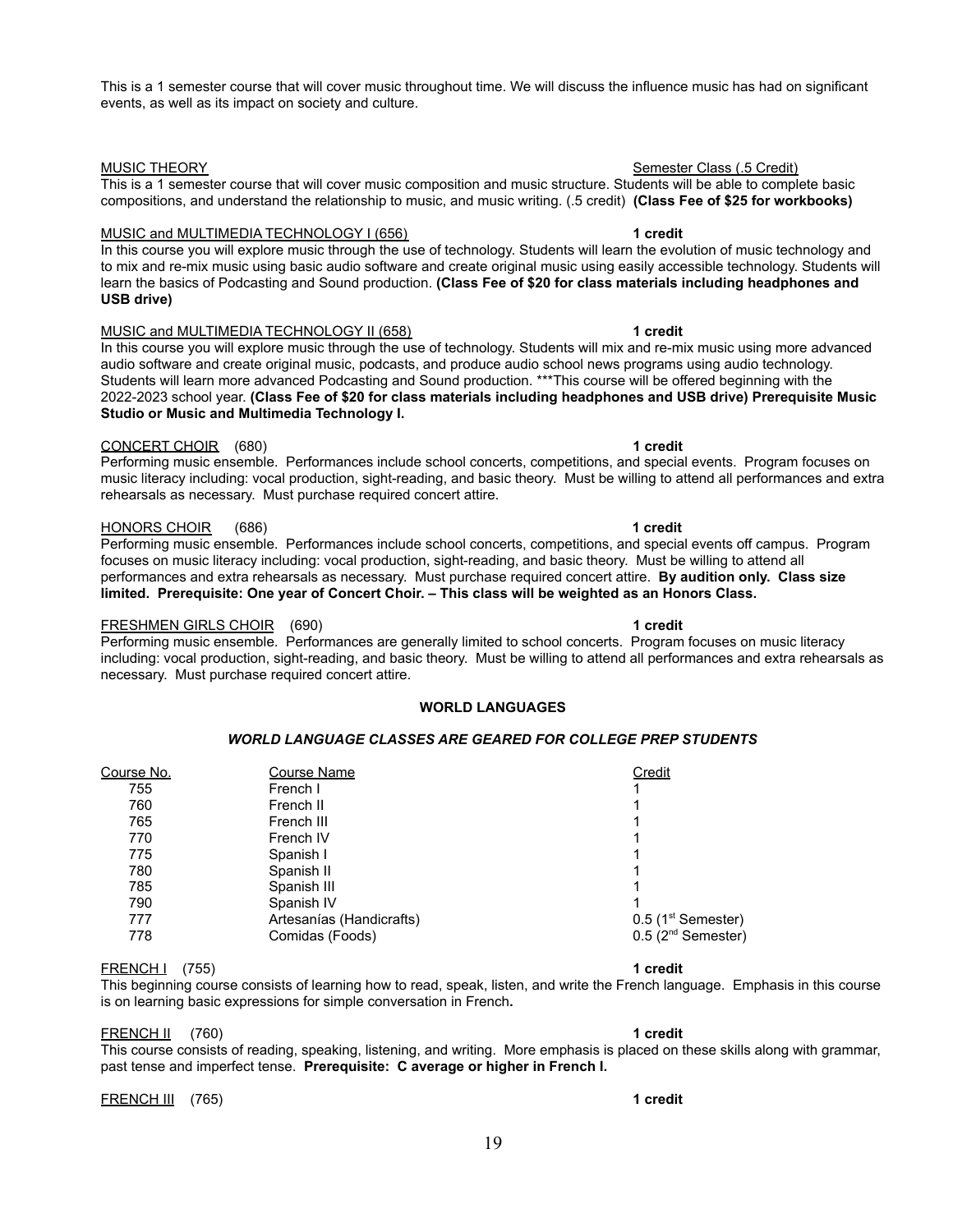$COMIDAS$  (foods) (778)  $(2<sup>nd</sup>$  Semester Only – 0.5 Credits)

20

This intermediate course consists of reading, speaking, listening and writing at a higher level than previous courses. There is a continuation of grammar and advanced tense work as well as review of structures learned in previous courses. Students will also study French literature, and discuss and write about various themes and ideas as they relate to French-speaking culture as well as their own. More emphasis in this course is placed on using the language independently. **Prerequisite: French II with at least a C average.**

#### FRENCH IV (770) **1 credit**

This intermediate course consists of reading, speaking, listening and writing at a higher level than previous courses. There is a continuation of grammar and advanced tense work as well as review of structures learned in previous courses. Students will also study French literature, and discuss and write about various themes and ideas as they relate to French-speaking culture as well as their own. More emphasis in this course is placed on using the language independently. **Prerequisite: French III with at least a C average.**

#### \*\*\* NOTE FRENCH III & FRENCH IV:

The material covered in French III & French IV is alternated yearly to accommodate both levels of language acquisition since the students from both levels are in the same class together.

#### SPANISH I (775) **1 credit**

Vocabulary, correct pronunciation and knowledge of the fundamental rules of Spanish grammar are emphasized. Basic conversational use of the language is practiced. The geography and customs of Spanish-speaking countries are studied.

### SPANISH II (780) **1 credit**

A continuation of Spanish I, this course stresses correct grammatical construction in both oral and written language. The culture of Spanish-speaking countries is studied through reading. **Prerequisite: At least a C average in Spanish I and teacher recommendation**

### SPANISH III (785) \*\*\* **1 credit**

This course is intended for those students who want to improve written and reading skills in Spanish. Short stories and novels are read; and some more advanced grammar concepts are introduced or reviewed. Creative written projects and a few verbal presentations are required within the course work. Cultural items are discussed where applicable. **Prerequisite: Spanish II/III with at least a C average and teacher recommendation**

### SPANISH IV (790) \*\*\* **1 credit**

This course is intended for those students who want to improve their practical speaking skills. Travel vocabulary and situations are studied. Some short stories and novels are read; and there are some more advanced grammar concepts introduced or reviewed. Creative verbal conversations, a few written projects and a few verbal presentations are required within the course work. Cultural items are discussed where applicable. **Prerequisite: Spanish II/III with at least a C average and teacher recommendation**

#### **\*\*\* NOTE** SPANISH III & SPANISH IV:

The material covered in Spanish III & Spanish IV is alternated yearly to accommodate both levels of language acquisition since the students from both levels are in the same class together. Students taking Spanish III one year will get the concepts described for that level and then will get the concepts described in Spanish IV the next year. Students who have the material from the description of Spanish IV during their 3<sup>rd</sup> year of World Language learning will get the material from the description of Spanish III their 4<sup>th</sup> year of taking World Language. On both levels, different grammar concepts, short stories, novels and projects are introduced each year and are intended toward the more practical application and usage of the language—one year in a more written form, the other in a more spoken form. A student choosing either of these two courses should look at **BOTH** descriptions and understand that the material they will be learning will be from one or the other, whichever year is in the rotation.

### **WORLD LANGUAGE ELECTIVES**

### *THESE COURSES WILL BE FOR GENERAL ELECTIVE CREDIT*

#### ARTESANÍAS (Handicrafts) (777) (1st Semester Only - .5 Credits)

This course is an exploration of the various hand crafted items made/produced in Hispanic cultures. All perspective areas of study will include (but not be limited to): metals/jewelry, clay/pottery, stonework, woodworking, textiles, paper, glass and basket weaving. How each was developed and used within each Hispanic country will be a focus. Students taking this course will assume financial responsibility for any craft items for the projects they individually develop/produce throughout the semester. **Pre-requisite: Spanish 1—full year—C or higher; and/or teacher recommendation**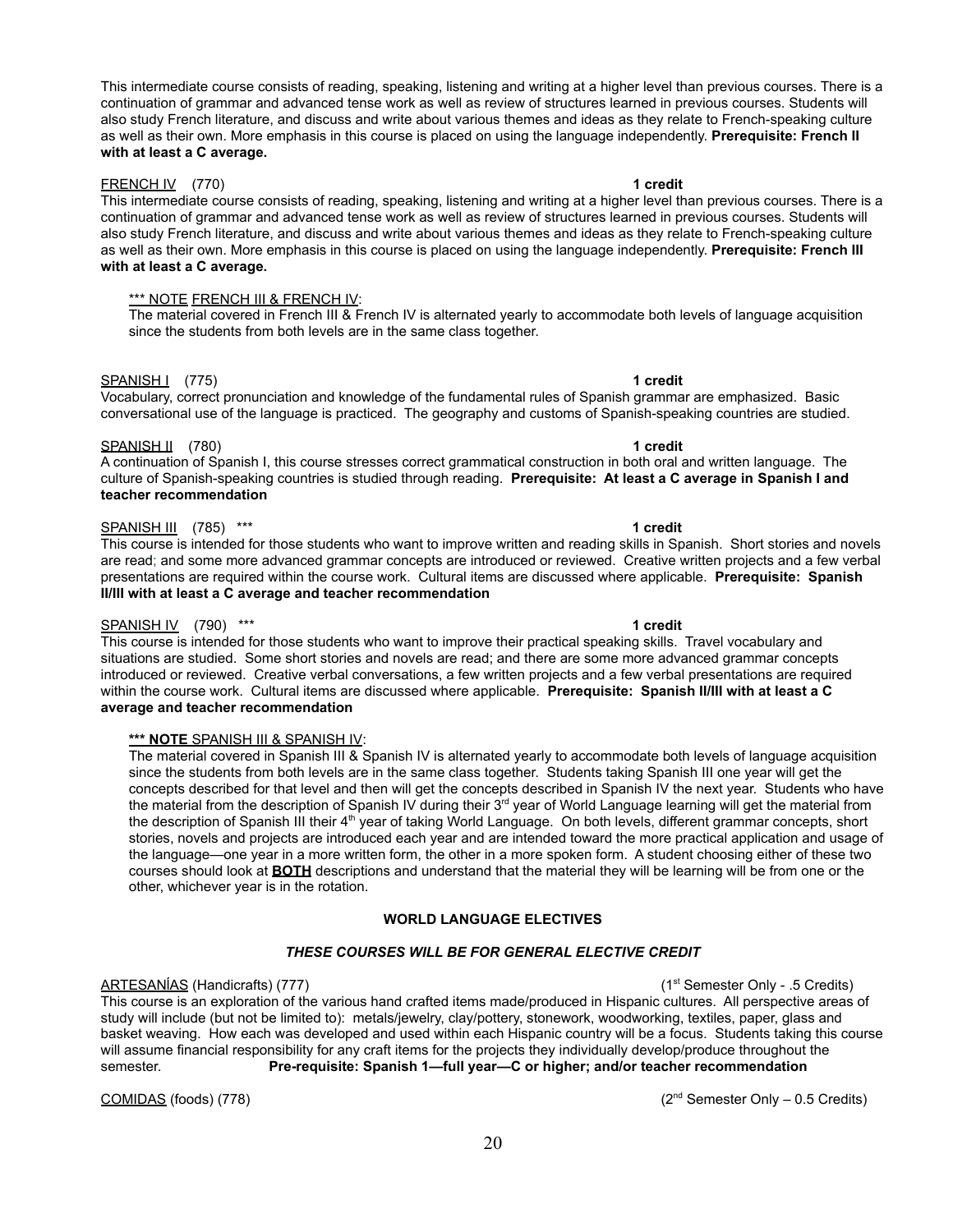For this course, students will learn vocabulary related to the Hispanic culinary world through written activities and skits. Also, students will explore the use of food in Spain, Mexico, the Caribbean Islands, Central and South America; as well as its use during major Hispanic festivals. Some costs will be incurred for the construction of a piñata and participation in food tasting experiences throughout the semester. **Pre-requisite: Spanish 1—full year—C or higher; and/or teacher recommendation.**

#### **HEALTH & PHYSICAL EDUCATION**

#### **Sports and Physical Education Credit All Sports, Marching Band & Cheerleading**

#### All athletes are automatically enrolled.

**A student has the opportunity to earn an exemption for physical education by completing and turning in by May 1 a Physical Education Exemption form**. A student must complete the season in good standing to achieve a passing mark which will record on their transcript as a P with 0 credit value. Athletes must complete two separate sports seasons to receive the exemption/credit.

- Cheerleading for football and basketball are viewed as two separate seasons and would count as completion.
- A basketball player who plays two seasons would complete the requirement.
- Marching Band members must complete two fall marching seasons.
- You may not take one PE class for 1/4 credit and exempt 1/4 credit.

Students may still opt to take a physical education course for credit. Physical Education Exemption forms are available in the School Counseling Office.

| Course No. | Course Name                        | Credit              |
|------------|------------------------------------|---------------------|
| 500        | Health                             | .50                 |
| 510        | <b>Physical Education</b>          | .25                 |
| 704        | Lifetime/Recreation PE             | .25                 |
| 515/516    | Strength and Conditioning I and II | .50 (Two Semesters) |

#### HEALTH (500) semester course 0.5 credit

Health is a required semester course designed to educate and motivate students towards living a healthy lifestyle. The health curriculum includes mental, social, and physical aspects. Topics to be covered include body systems, mental and emotional development, maturity and sex education, stress and social development, diseases, nutrition, alcohol, drugs and tobacco, and first aid and safety. Throughout each unit, consumer health and health careers will be discussed as they relate to each topic. Class meets daily for one semester.

#### PHYSICAL EDUCATION (510) **DETENTION** 1999 O.25 Credits per semester

Physical Education is a semester course and will include football, soccer, speedball and basketball, floor hockey, ultimate Frisbee, whiffle ball, weight lifting and volleyball. For each of the team sports, the origin, history, rules of the game, scoring, strategies will be discussed and practiced. Learning how to play the games correctly and using fundamentals learned will allow the student to enrich their own experience while playing and competing with others during the team sports. Quizzes and tests will be a part of the academic process as well as participation during the course. A change of clothes and tennis shoes are required. Class meets daily for one semester. No Prerequisite is required for this course.

#### LIFETIME/RECREATION PE (704) 25 Credits per semester

This is a semester course and will include corn hole, evasive games (tag, capture the flag), pickleball, 4-square, badminton, table tennis, low impact exercise/walking and ladder golf. These unique backyard games will be introduced to the students. Learning the rules, scoring and strategies of each game will be the focus of this lighter side of competition. Students will be able to enjoy a less competitive and individual sport setting. Quizzes and tests will be a part of the academic process as well as participation in the activities. Students do not have to change clothes for class, comfortable clothes and tennis shoes are required. Class meets daily for one semester.

#### STRENGTH AND CONDITIONING I & II FOR ATHLETES (515/516) 0.5 Credits per semester

An elective Physical Education Course that is designed specifically for students at Firelands High School who wish to pursue athletics or a similar field in college. Students will receive training in strength and conditioning, designed to fit into their specific athletic program as well as leadership training in a classroom setting. Students who take this class **ARE EXPECTED** to participate in the conditioning program every day, under the direction of the instructor. This class is expected to meet during  $10<sup>th</sup>$  and is available to all students in grades 9-11 who expect to pursue a career in the athletic field (trainer, therapist, etc.),  $9<sup>th</sup>$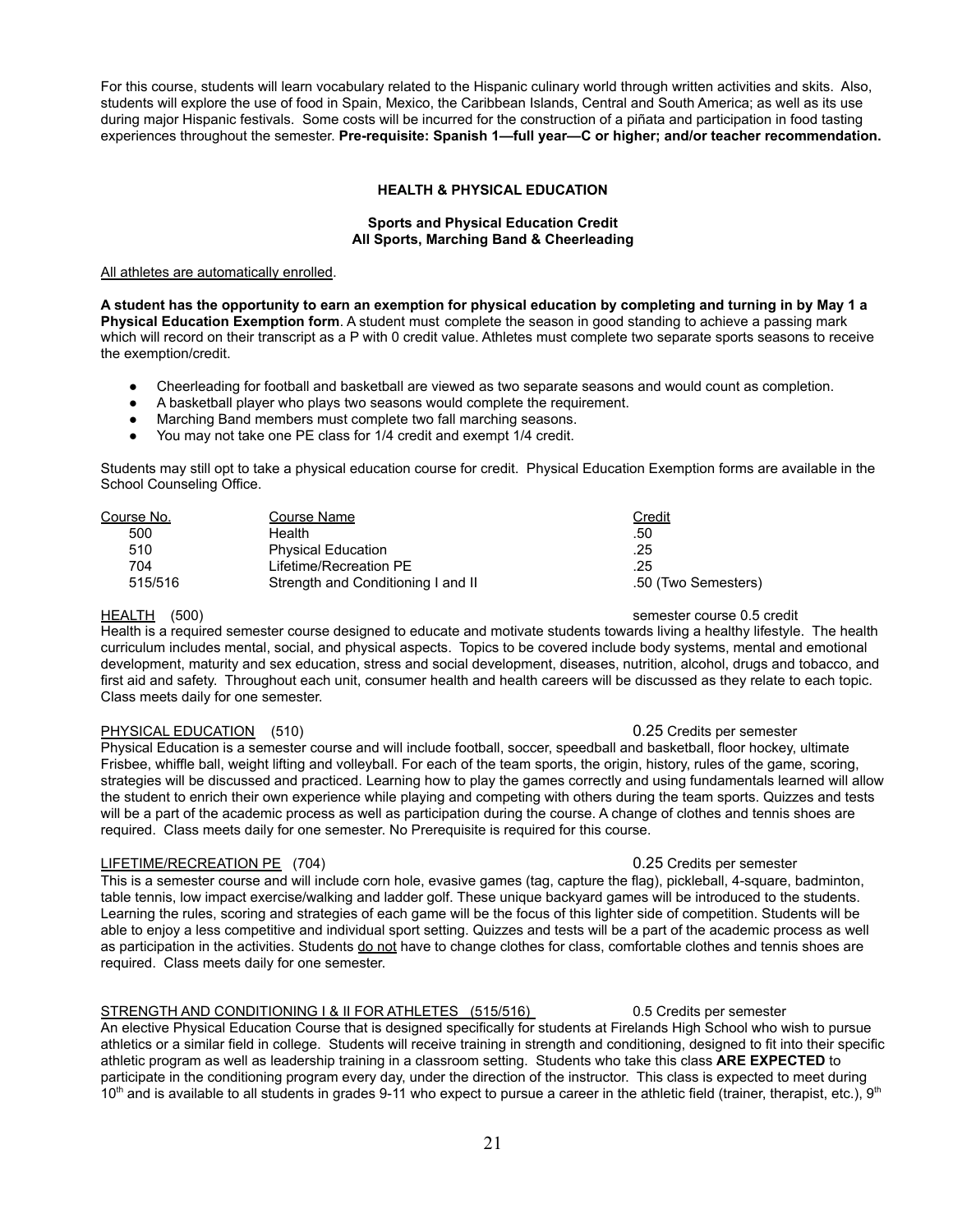$-11<sup>th</sup>$  graders that are currently participating in athletics, or 11<sup>th</sup> -12<sup>th</sup> graders that plan to participate in college athletics. 12<sup>th</sup> Graders will be allowed by teacher interview only.

|            | <b>MATHEMATICS</b>                       |        |  |
|------------|------------------------------------------|--------|--|
| Course No. | Course Name                              | Credit |  |
| 210        | Algebra I                                |        |  |
| 211        | Honors Algebra I                         |        |  |
| 213        | LCCC - College Algebra                   |        |  |
| 220        | Geometry                                 |        |  |
| 223        | <b>Honors Geometry</b>                   |        |  |
| 224        | Algebra II - A                           |        |  |
| 225        | Algebra II                               |        |  |
| 227        | Algebra II - B                           |        |  |
| 228        | Honors Algebra II                        |        |  |
| 230        | Pre-calculus                             |        |  |
| 232        | <b>LCCC - Pre-Calculus</b>               |        |  |
| 233        | <b>Transition to College Mathematics</b> |        |  |
| 234        | <b>LCCC</b> – Statistics                 |        |  |
| 235        | <b>AP Calculus</b>                       |        |  |
| 706        | <b>Business Math</b>                     | 1.0    |  |
| 443        | LCCC - Personal Finance                  |        |  |
|            |                                          |        |  |

#### ALGEBRA I (210) **1 credit**

This course consists of a study of linear functions (their solutions and graphs) and the solutions of quadratic equations. Heavy emphasis is placed on applying algebra. The student needs a strong background in basic arithmetic (able to work with fractions and decimals). Upon successful completion of this course, students should enroll in Geometry. *It is recommended students own a Texas Instrument 84+ for this and all future math courses*.

#### HONORS ALGEBRA I (211) **1 credit**

This course is designed for students with better than average mathematical ability and is a fundamental step to Honors and CCP level mathematics. This course moves at a faster pace than the Algebra I course and has a higher level of rigor attached. Students are expected to adhere to a high level of scholarship and will be exposed to deeper mathematical topics, multi-level problems, and extensive use of technology. This course consists of a study of linear functions (their solutions and graphs) and the solutions of quadratic equations. Heavy emphasis is placed on identifying facts in multi-faceted problems and applying algebra skills to find solutions. The student needs a strong background in basic arithmetic (able to work with fractions and decimals). Upon successful completion of this course, students should enroll in Honors Geometry. *It is recommended students own a Texas Instrument 84+ for this and all future math courses*. **Prerequisite: Math 8 grades of B or better (C only with recommendation of teacher)**

#### GEOMETRY (220) **1 credit**

This course is designed for students with average mathematical ability and is a fundamental step to Honors and CCP level mathematics. The first semester is primarily concerned with the vocabulary of geometry, inductive and deductive reasoning, and formal proofs. The second semester involves the study of more specialized types of figures, including geometric solids. This course also includes an introduction to trigonometry, constructions and coordinate geometry. It is taught with a balance of theory and applications. *It is recommended students own a Texas Instrument 84+ for this and all future math courses*. **Prerequisite: Algebra I**

#### HONORS GEOMETRY (223) **1 credit**

This course is designed for students with better than average mathematical ability and is a fundamental step to Honors and CCP level mathematics. This course moves at a faster pace than the Geometry course, and has a higher level of rigor attached. The first semester is primarily concerned with the vocabulary of geometry, inductive and deductive reasoning, and formal proofs. The second semester involves the study of more specialized types of figures, including geometric solids. This course also includes an introduction to trigonometry, constructions and coordinate geometry. It is taught with a balance of theory and applications. *It is recommended students own a Texas Instrument 84+ for this and all future math courses*. **Prerequisite: Algebra I (from 8th grade) with a B average or better or Algebra I (from high school) with a B average or better and teacher recommendation.**

#### ALGEBRA II (225) **1 credit**

Algebra II provides a firm foundation of the basic skills and concepts for serious mathematics students who plan to continue in their study of mathematics as well as those choosing other areas of study. This course furthers the understanding of the real number system as studied in first year algebra and extends into the study of the complex number system. It includes an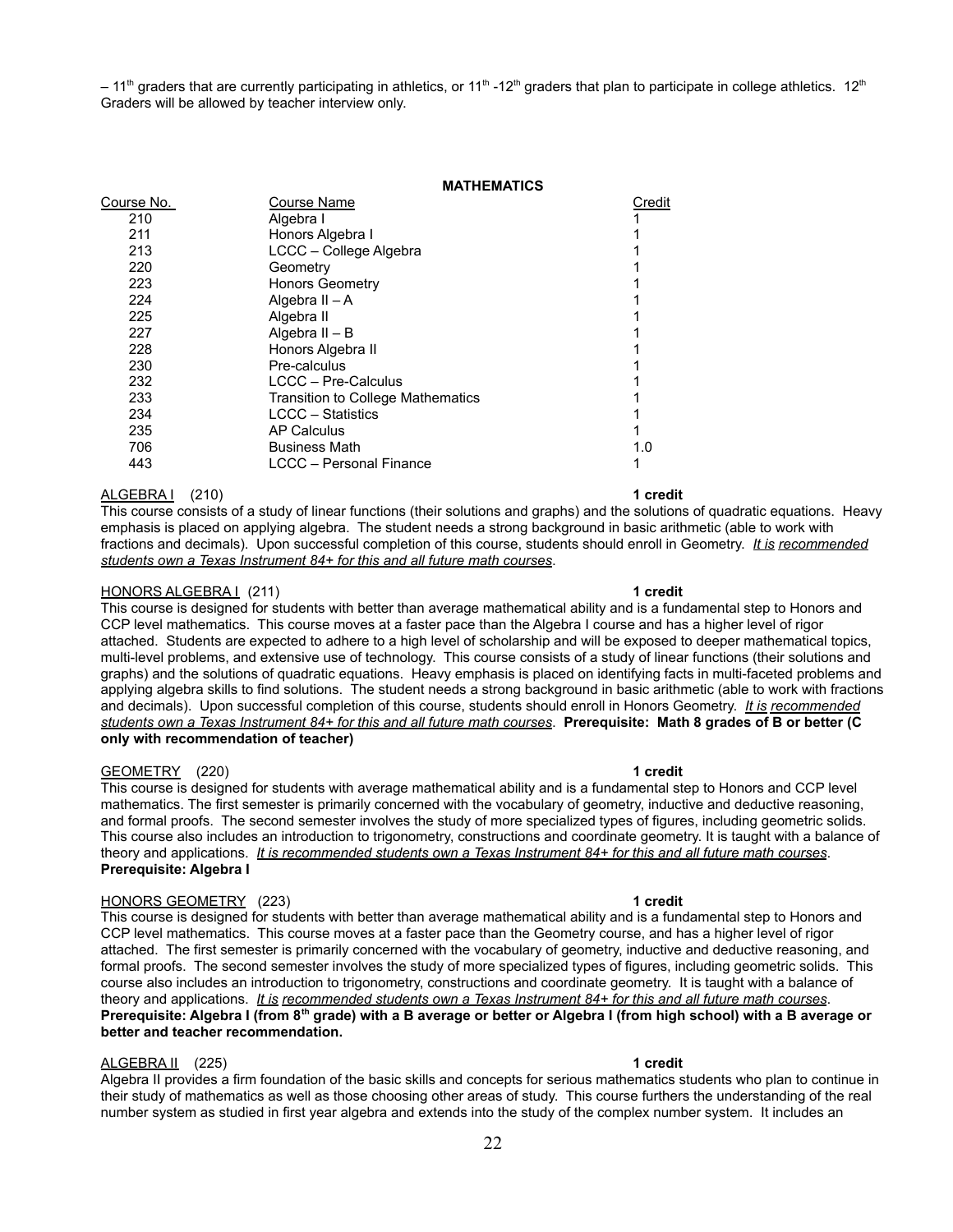extensive study of systems and functions-quadratic, square root, cubic, polynomial and logarithmic. There is also an introduction to CCP level mathematics. *It is recommended students own a Texas Instrument 84+ for this and all future math courses*. **Prerequisite: Algebra I and Geometry**

### ALGEBRA II PARTS A AND B (224 & 227) **1 credit**

This is an Algebra II class geared toward students who would succeed with a slower pace, as this class teaches Algebra II over a two-year period. Students are encouraged to sign-up for this class if they would succeed with a slower pace, which covers all of the Algebra II topics mentioned above. Students should be aware that this class must be completed over a two-year period to meet the Algebra II Graduation Requirement, as well as this class IS NOT certified by the NCAA Clearinghouse for Division I and II College Athletic Eligibility. **Prerequisite: Teacher and Counselor Recommendation**

### HONORS ALGEBRA II (228) **1 credit**

Algebra II provides a firm foundation of the basic skills and concepts for the serious mathematics students who plan to continue in the field at the CCP level. This course moves at a faster pace than the Algebra II course, and has a higher level of rigor attached. This course furthers the understanding of the real number system as studied in first year algebra and extends into the study of the complex number system. It includes an extensive study of systems and functions-quadratic, square root, cubic, polynomial and logarithmic. There is also an to CCP level mathematics. . *It is recommended students own a Texas Instrument 84+ for this and all future math courses*. **Prerequisite: Honors Geometry with a B average or better or Algebra I and Geometry with a B average or better in each and teacher recommendation**

### PRE-CALCULUS (230) **1 credit**

A course designed to prepare the college bound junior or senior to enroll in a calculus course in their first semester. Topics include: trigonometry, functional analysis, exponential and log functions, matrices, conic sections, an introduction to integral calculus. *Students are required to have their own a Texas Instrument 84+ graphing calculator for this course.* **Prerequisite: Algebra I, Geometry, and Algebra II with a C average or better in each**

### TRANSITION TO COLLEGE MATHEMATICS **Grade 12** (233) **1 credit**

Transition to College Math is a course to help prepare seniors to effectively handle entry-level mathematics in college. **The course will review Algebra I and Algebra II topics to give students a strong algebra background who need additional work in these areas.** Topics include equations and inequalities, exponents and scientific notation, coordinate graphing, linear systems, polynomials, and rational expressions. *Students are required to have their own Texas Instrument - 84+ graphing calculator for this course.* **Prerequisite: 3 credits earned in mathematics and senior standing.**

### AP CALCULUS (235) **1 credit**

This fast paced class is for the advanced student with a solid mathematical background. Topics to be covered include: graph analysis, function limits, continuous functions, first and second derivatives at points and as functions, derivative application, properties of integrals, applications of integrals, and The Fundamental Theorem of Calculus. *A graphing calculator (TI 84+ or TI 89) is required for this class*. All students who sign up for this class must take the AP exam at a cost to the student, which will be added to school fees. Students must score at least a three or better on the AP Exam to be given college credit in this course. Please check with your college or university for their specific AP score requirements. A summer math review is also required before the first day of class; contact the instructor for additional information. **Prerequisites: C or better in Pre-Calculus, or LCCC MTHM 171 & MTHM 172, or a Teacher recommendation. – Fee – AP Exam Fee**

### BUSINESS MATH (706) **1 credit**

This course integrates mathematical concepts with common business usage in the areas of accounting, personal finance, economics, marketing, international business, management, and entrepreneurship. This course uses technology and real-world experiences to teach students the basic accounting practices and procedures for operating a business. Students will learn skills that all employers look for in employees including problem-solving, critical thinking and business ethics. Concepts taught include journalizing and posting transactions, preparing financial statements, recording petty cash, and establishing a payroll.

### LCCC – COLLEGE ALGEBRA MTHM 171 (213) **1 credit**

Designed primarily for the calculus-bound student. Study of algebraic functions, equations, systems of equations, inequalities, matrices, partial fractions, exponential and logarithmic functions. Not to be taken if credit for MTHM 175 has been earned. *A graphing calculator (TI 84+ or TI 89) is required for this class*. LCCC Mathematics core course. **Prerequisite: High school geometry and Proficient level on Accuplacer Test.**

### LCCC – PRECALCULUS MTHM 172 (232) **1 credit**

For the calculus-bound student. A study of trigonometric functions and their graphs; trigonometric identities and equations; conic sections; polar and parametric equations; mathematical induction; and the binomial theorem. Not to be taken if credit for MTHM 175 has been earned. *A graphing calculator (TI 84+ or TI 89) is required for this class*. LCCC Mathematics core course. **Prerequisite: LCCC MTHM 171**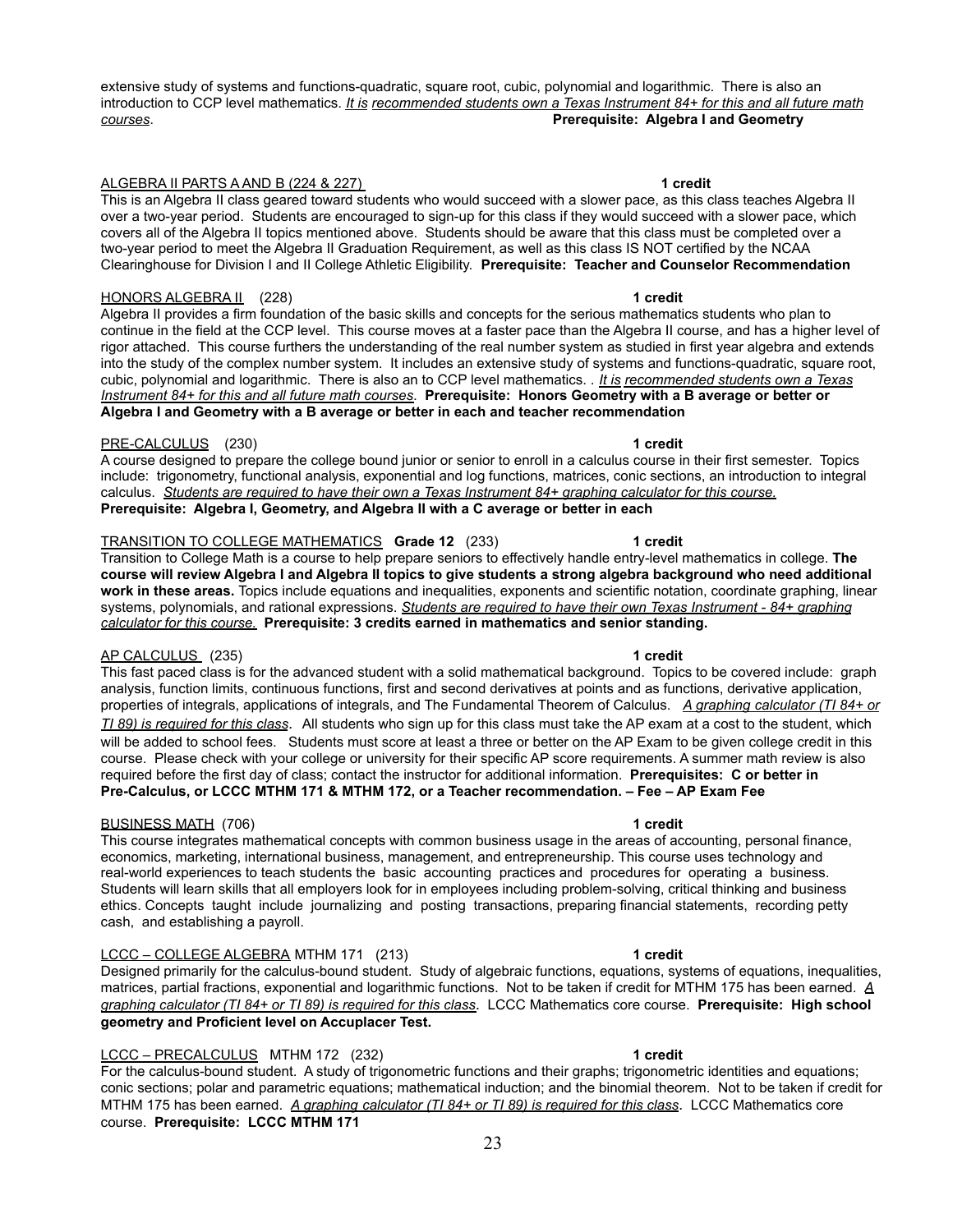#### LCCC – STATISTICS MTHM 168 (234) **1 credit**

This course provides a non-calculus based introduction to statistical thinking and statistical methods. The topics discussed in the course include: data collection, data description, basic probability, sampling distributions, probability distributions, confidence intervals and hypothesis tests. An emphasis is placed on using technology to solve problems involving real data and hands-on projects are used throughout the course. *A graphing calculator (TI 84+ or TI 89) is required for this class*. **Proficient level on Accuplacer Test.**

#### LCCC – PERSONAL FINANCE ECNM 113 (443) **1 credit**

An analysis of the consumer's role in our economic system. Topics covered include: money management, budgeting, saving and borrowing, use of credit, financing long-term purchases, insurance and investments, taxes and retirement and estate planning.

#### **SCIENCE DEPARTMENT**

| Course No. | Course Name                             | Credit |
|------------|-----------------------------------------|--------|
| 300        | <b>Physical Science</b>                 |        |
| 305        | Biology I                               |        |
| 308        | Honors Biology                          |        |
| 315        | Chemistry                               |        |
| 319        | Honors Pre-AP Chemistry                 |        |
| 324        | <b>AP Chemistry</b>                     |        |
| 325        | Biology II                              |        |
| 320        | Physics                                 |        |
| 323        | A.P. Physics1                           |        |
| 321        | <b>LCCC</b> - Anatomy and Physiology I  |        |
| 322        | <b>LCCC - Anatomy and Physiology II</b> |        |
| 326        | Geology & Astronomy                     |        |
|            |                                         |        |

#### PHYSICAL SCIENCE (300) **1 credit**

Basic concepts of chemistry, physics, and earth science are covered throughout the year. Some of the topics learned in this course include the study of matter, motion, force, energy, waves, earth, and the universe. The continuous changes and advances happening in the world of science will also be monitored periodically throughout the year. *Fee*

#### BIOLOGY I (305) **1 credit**

Required course for **all** freshmen. Biology is the science that studies life. Ecology, Populations, Biochemistry, Evolutions, Genetics, Photosynthesis, Cellular Respiration, and Cell Structure and Function are topics dealt with in this course. *Fee*

#### HONORS BIOLOGY (308) **1 credit**

This rigorous, college bound course, is for students who achieved an A in 8<sup>th</sup> grade Science. This course will cover topics such as Ecology, Populations, Biochemistry, Evolutions, Genetics, Photosynthesis, Cell Respiration, and Cell Structure and Function will be covered at a level of deep understanding. Emphasis will be placed on analyzing factual-based text and completing labs, utilizing higher order writing skills that let students synthesize class and lab results at a higher order of knowledge. Students completing this class should enroll in courses including Honors Physics and BIO 121/122, which is the LCCC Anatomy and Physiology course. *Fee*

#### CHEMISTRY (315) **1 credit**

A full year course involving the study of matter and the changes it undergoes. Topics include the structure of the atom, ionic and covalent bonding, the periodic table, the mole concept, chemical reactions, and stoichiometry. Recommended for students interested in a career in medicine or engineering. **Prerequisite: C average or better in Biology.** *Fee*

#### HONORS PRE-AP CHEMISTRY (319) **1 credit**

Pre-AP Chemistry is a first-year Chemistry course which focuses on students developing a deep conceptual understanding of matter and energy at the molecular level by asking students to explain their macroscopic observations using particulate-level reasoning. Students will begin their exploration of matter by observing and measuring macroscopic properties of everyday materials and progress throughout the course to explore deeper and more detailed perspectives of the particle nature of matter. Pre-AP Chemistry motivates students to be active participants in applying critical thinking and mathematical skills as they engage in context driven mathematics, data analysis, modeling, and productive collaboration with their peers.

### 24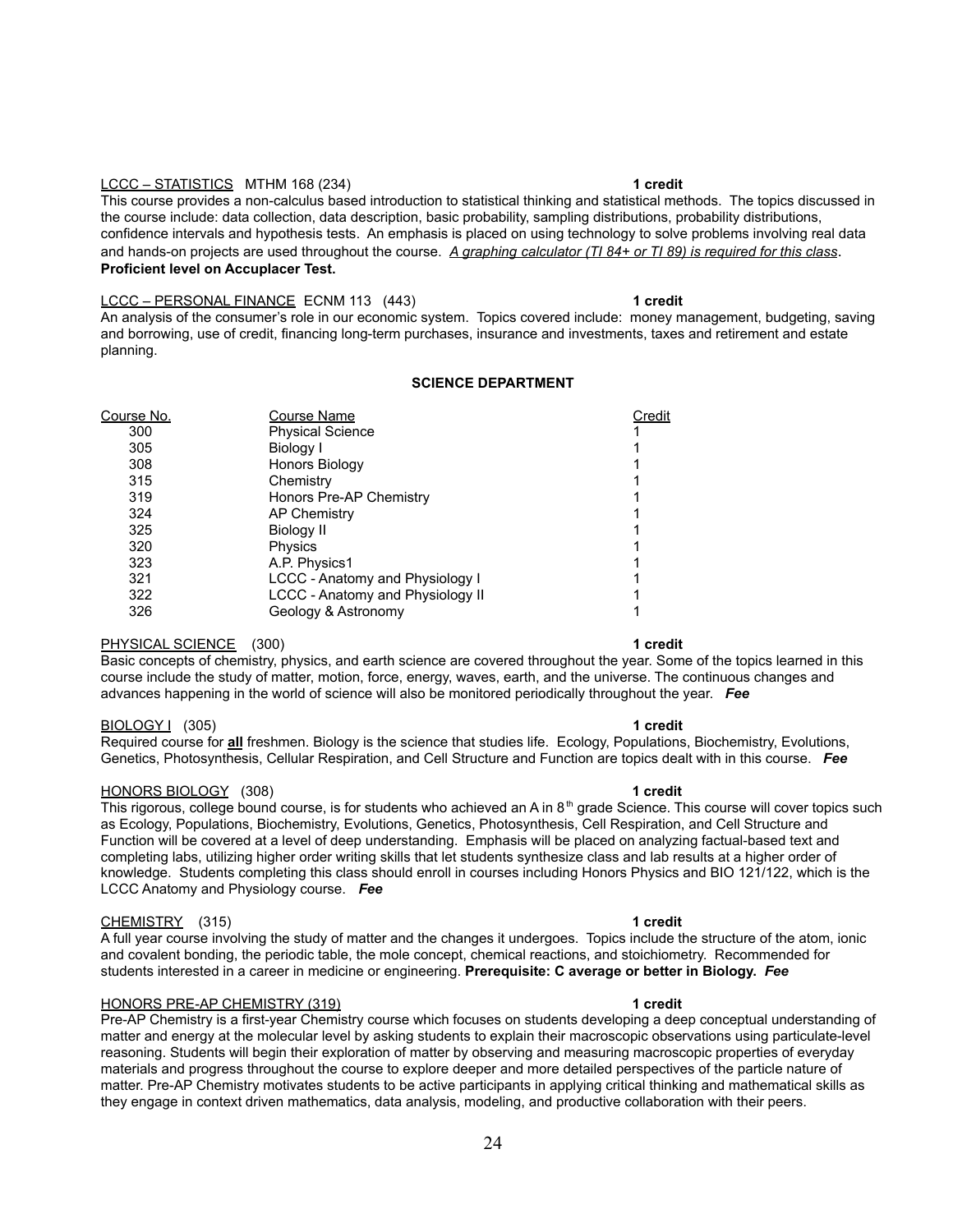**Prerequisite – B or better in Honors Biology or Biology and a teacher recommendation. There is no AP Exam with this course. Fee.**

#### AP CHEMISTRY (324) **1 credit**

This is a second year chemistry course. AP Chemistry is an introductory college-level chemistry course. Students cultivate their understanding of chemistry through inquiry-based lab investigations as they explore the four Big Ideas: scale, proportion, and quantity; structure and properties of substances; transformations; and energy. All students who sign up for this class must take the AP exam at a cost to the student, which will be added to school fees. Students must score at least a three or better on the AP Exam to be given college credit in this course. Please check with your college or university for their specific AP score requirements. Prerequisite **– B or better in Chemistry or Honors Pre-AP Chemistry and a science teacher recommendation**. Fee – Course and AP Exam.

#### BIOLOGY II (325)

This course is a continuation of Biology I. Biology II includes taxonomy, viruses, kingdoms, body systems, and ecology. Dissection of a crayfish, frog, and cat is required. **Prerequisite: Biology I** *Fee*

### PHYSICS (320) **Grades 11-12 1 credit**

Physics is the study of the natural universe and the laws and theories that govern it. The physics course provides students with a general knowledge background of the fundamental areas of physics such as motion, light, relativity, and nuclear physics. Topics are developed conceptually and then are supported mathematically. This is a hands-on laboratory course that develops students' critical thinking skills through laboratory reporting and problem solving. **Prerequisites: C or better in Algebra I and Geometry.** *Fee*

#### A.P. PHYSICS 1 (323) **1 credit**

This course focuses on the interconnections between the various strands and units contained in the course syllabus and how each contributes to the "Big Ideas" that provide a core foundation for this physics course. Problem solving techniques and strategies are fine-tuned throughout the year, and students are continually tasked with connection physics application learned in different units in order to synthesize solutions to complex problems. All students who sign up for this class must take the AP exam at a cost to the student, which will be added to school fees. Students must score at least a three or better on the AP Exam to be given college credit in this course. Please check with your college or university for their specific AP score requirements. **Prerequisite: B or better in Geometry and/or Algebra II and a teacher recommendation. Also can concurrently be taking Algebra II.** *Fee – AP Exam Fee*

### LCCC - ANATOMY AND PHYSIOLOGY I (321) BIOG 121 **Grades 11-12 1 credit**

This course offers an introduction to cell biology and histology, as well as an in-depth study of the following human organ systems: integumentary, skeletal, muscular, nervous (including special senses) and endocrine. This course is intended primarily for allied health and nursing associate degree students, sports and fitness management students and science majors. Laboratory (involving dissection of specimens and use of pre-dissected cats) required. LCCC Natural Science core course (C3, IN1, IN5) **Prerequisite: Proficient level on Accuplacer Test.**

### LCCC - ANATOMY AND PHYSIOLOGY II (322) BIOG 122 **Grades 11-12 1 credit**

This course is a continuation of Anatomy and Physiology I. The structure and function of the following human organ systems are examined: reproductive (including embryology and fetal development), digestive, cardiovascular, lymphatic (including immunity), respiratory, and urinary (including fluid/electrolyte and acid/base balance). Cadaver-based laboratory required. LCCC Natural Science core course. (C3, In1, IN5) 4 college credit hours from LCCC **Prerequisite: Anatomy and Physiology I.**

#### GEOLOGY & ASTRONOMY (326) **1 credit**

This is a year-long course giving students the opportunity to develop a knowledge and understanding of the Earth, as well as the solar system, galaxy, and universe in which we live. The first semester will be spent exploring the physical geology of the Earth, including topics such as Earth's history, plate tectonics, rocks and minerals, environmental resources, and glacial geology. During the second semester, students will be introduced to modern concepts in astronomy through topics such as the origin and history of the universe, our solar system and galaxy, astronomical phenomena, and various topics within stellar and galactic astronomy. Careers within these fields will be explored and discussed throughout the year. Students will be expected to complete projects, laboratory activities, and observations of local geological features and astronomical phenomena. **Prerequisites: Successful completion of Physical Science and Biology I**. *Fee*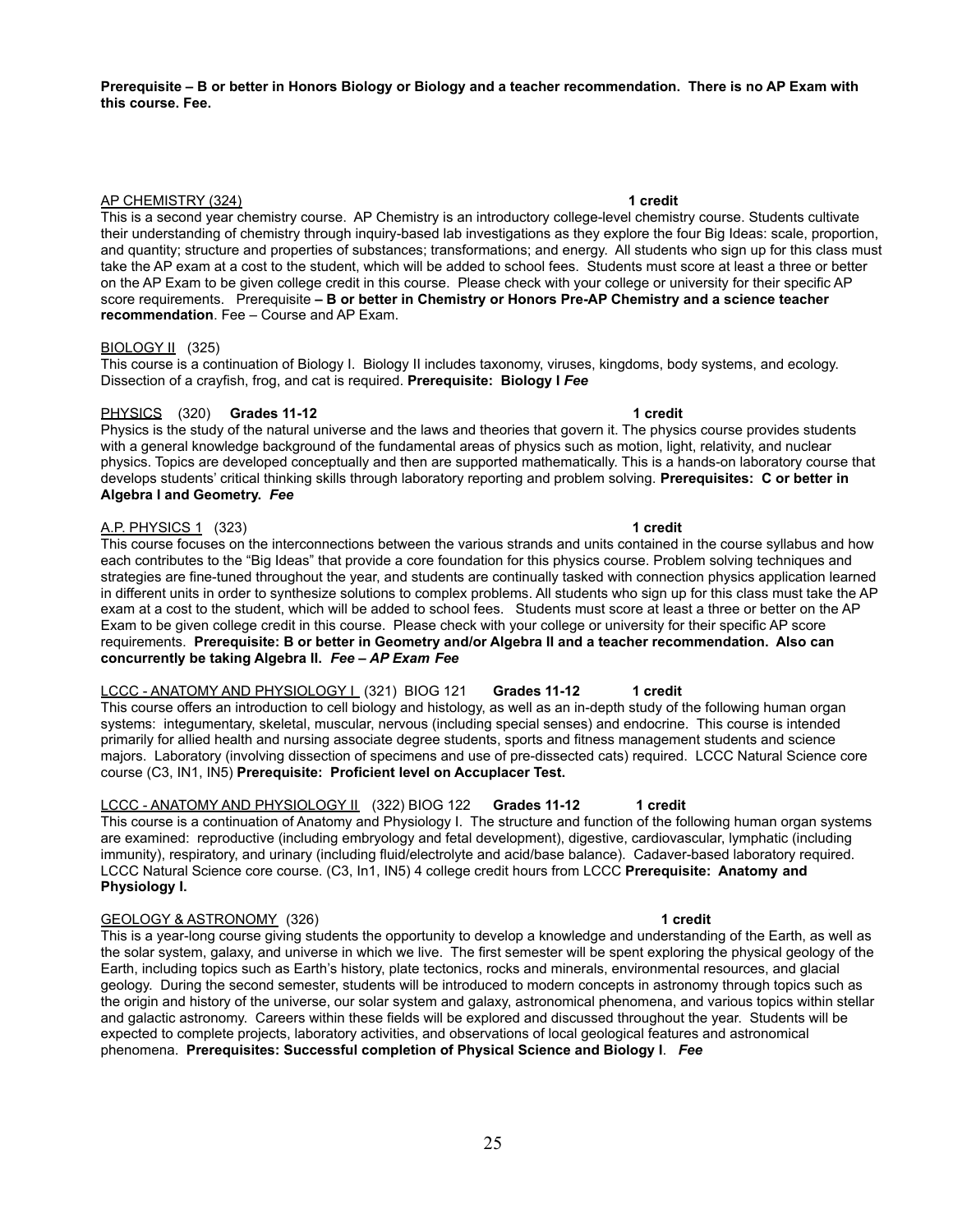#### **SOCIAL STUDIES**

| <u>Course No.</u> | Course Name                   | Credit               |
|-------------------|-------------------------------|----------------------|
| 410               | Modern World History          |                      |
| 412               | Honors Modern World History   |                      |
| 413               | <b>LCCC - United States I</b> |                      |
| 414               | LCCC - United States II       |                      |
| 415               | United States History         |                      |
| 419               | <b>Financial Literacy</b>     | .5                   |
| 420               | Government                    | .5                   |
| 421               | Contemporary World Issues     |                      |
| 430               | Psychology                    | .5 (Fall Semester)   |
| 431               | AP Psychology                 |                      |
| 435               | Sociology                     | .5 (Spring Semester) |
| 408               | Firelands TLC                 |                      |
| 707               | Macroeconomics                | 0.5                  |
| 708               | Geography                     | 0.5                  |
|                   |                               |                      |

### MODERN WORLD HISTORY (410) **GRADE 9 1 credit**

This course examines world events from 1600 to the present. It explores the impact of the democratic and industrial revolutions, the forces that led to world domination by European powers, the wars that changed empires, the ideas that led to independence movements and the effects of global interdependence. The concepts of historical thinking introduced in earlier grades continue to build with students locating and analyzing primary and secondary sources from multiple perspectives to draw conclusions.

#### HONORS MODERN WORLD HISTORY (412) **GRADE 9 1 credit**

This course is designed for the college-bound student and is a rigorous course which will cover world events from 1600 to the present. This course provides a deep understanding of the impact of democratic and industrial revolutions, the forces that led to world domination by European powers, the wars that changed empires, the ideas that lead to independence movements, and the effects of global interdependence. This class will be project based with portfolio assignments to be completed throughout the school year, and a final portfolio notebook to be submitted at the end of the course. This course will prepare students for LCCC US History and LCCC American National Government. The course also places an emphasis on in-depth reading and synthesis of the concepts described above, while stressing document based analysis and utilizing higher order writing skills. **Prerequisite: This course requires two teacher recommendations, one being from an 8th grade Social Studies teacher and another from a teacher of choice, and a B average in both Social Studies and English from the eighth grade year.**

LCCC – UNITED STATES I HSTR 161 (413) **Grades 10 – 12 (Fall Semester) 1 credit** A study of the origin and growth of American civilization from the discovery of the western hemisphere to the end of the Reconstruction. 3 college credit hours from LCCC. **Prerequisite: Proficient level on Accuplacer Test.**

#### LCCC – UNITED STATES II HSTR 162 (414) **Grades 10 – 12 (Spring Semester) 1 credit**

A political, economic, diplomatic, social, cultural and intellectual survey of the United States from the end of Reconstruction to the present. 3 college credit hours from LCCC.

**Prerequisite: LCCC – United States I - Proficient level on Accuplacer Test.**

#### UNITED STATES HISTORY (415) **Grade 10 1 credit**

This course will begin with a quick review of American History up to Reconstruction. It will cover the Enlightenment, Industrialization, Imperialism, World War I, World War II, Civil Rights and the Cold War. Current events will be discussed on a daily basis and incorporated with events of American history for comparison purposes. *Fee*

#### GOVERNMENT (420) **Grade 11 1 credit**

This course is an overview of the U.S. political system including political ideology, the U.S. Constitution and events leading to its adoption, the legislative, executive, and judicial branches, civil liberties, voting behavior and elections, taxes, and other political and economic systems.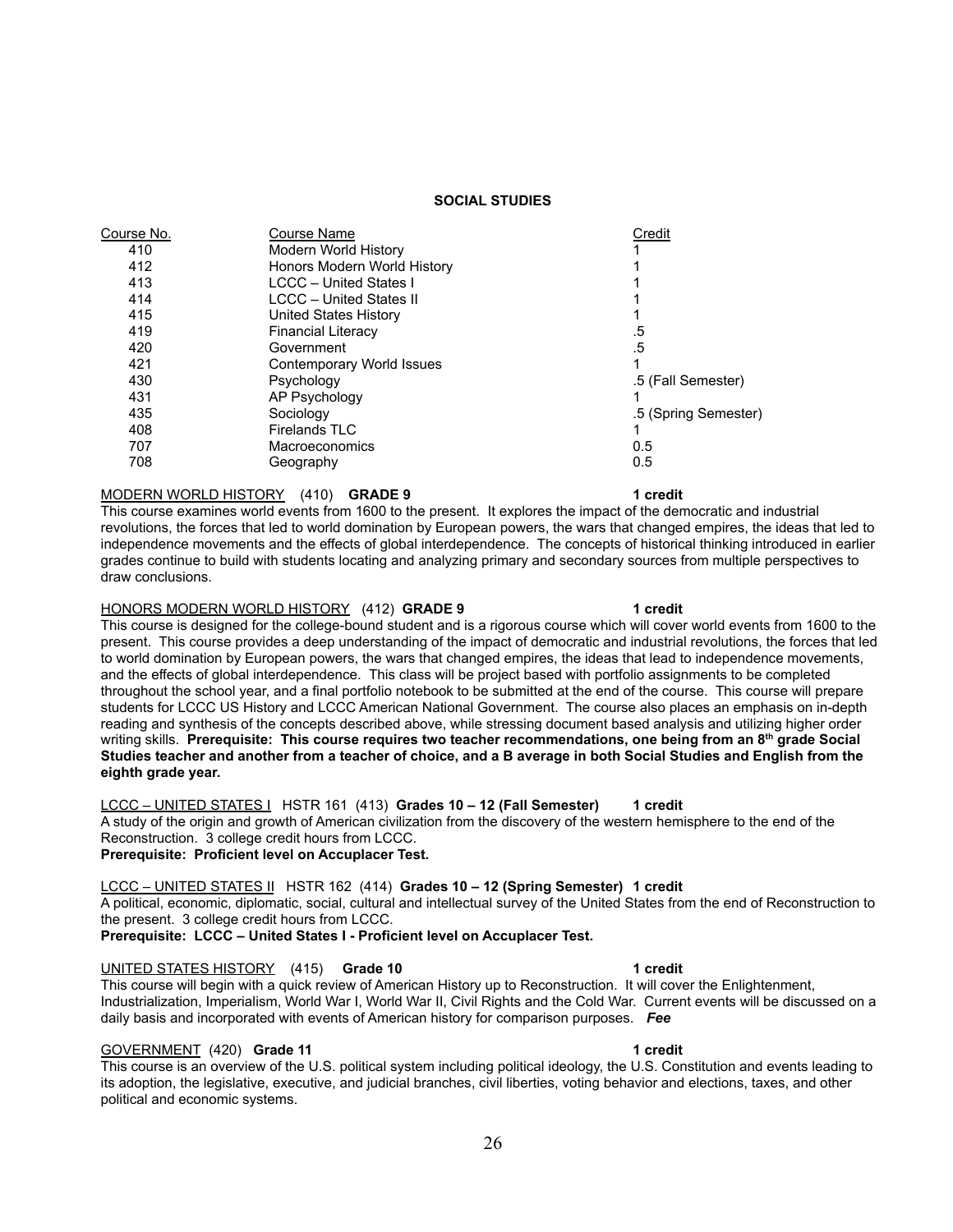#### FINANCIAL LITERACY (419) **Grade 11 1 credit**

Financial Literacy also examines the ability of individuals to use knowledge and skills to manage limited financial resources effectively for a lifetime of financial security. Topics include financial responsibility, money management, saving, investing, credit, debt, and insurance.

#### MACROECONOMICS (707) **Grades 11-12** Semester class 0.5 credit

Macroeconomics concentrates on the basic economic principles relevant to the resource utilization problems of the economy as a whole. Theories and policies that relate to the economy's total level of output, total income, total level of unemployment, total expenditure, and the general level of prices are treated at an introductory level.

#### CONTEMPORARY WORLD ISSUES (421) **Grades 11 - 12 1 credit**

The dynamics of global interactions among nations and regions present issues that affect all humanity. These dynamics include competing beliefs and goals, methods of engagement, and conflict and cooperation. Contemporary issues have political, economic, social, historic and geographic components. Approaches to addressing global and regional issues reflect historical influences and multiple perspectives.

### GEOGRAPHY (708) **Grades 11-12** Semester class 0.5 credit

This course builds on students' understanding of geography and spatial thinking. Contemporary issues are explored through the lens of geography. In addition to understanding where physical and cultural features are located and why those features are located as they are, students examine the implications of these spatial arrangements.

### AP PSYCHOLOGY (431) **Grades 11-12 1 credit**

This is a full-year course. The AP Psychology course is designed to introduce students to the systematic and scientific study of the behavior and mental processes of human beings and other animals. Students are exposed to the psychological facts, principles, and phenomena associated with each of the major subfields within psychology. All students who sign up for this class must take the AP exam at a cost to the student, which will be added to school fees. Students must score at least a three or better on the AP Exam to be given college credit in this course. Please check with your college or university for their specific AP score requirements. **Prerequisite: B average or higher in core courses and Teacher Recommendation. Fee – AP Exam**.

### SOCIOLOGY (435) **Grades 11-12 1 credit**

Sociology is the study of human beings and their life in groups. It is concerned with social institutions, social values, social problems and all other aspects of human behavior. The course is designed as an introductory course. It will seek to broaden the student's understanding of human relationships through the study of such topics as: television as an agent of socialization, culture, deviant and criminal behavior, family violence, group behavior, and comparisons between cultures. Emphasis is placed on the practical aspects of the concepts studied and how they may be applied to the student's own lives. **Prerequisite: Recommended 2.5 or better GPA**

### LCCC - AMERICAN NATIONAL GOVERNMENT PLSC156 (441) **Grades 11-12 1 credit**

This course provides a survey of national government in theory and practice. Formal governmental structure and procedures studied and made meaningful will be explored with an emphasis on the individual's role in a functioning democracy. Economics is taught during the second semester of American Government. This segment of the course will touch on topics in both Macroeconomics and Microeconomics. Topics in Macroeconomics include the Fundamentals of Economics, Government & the Economy, and the Global Economy. Microeconomics will also be stressed in this course. The topics covered here include Working & Earning, Financial Responsibility & Money Management, Saving & Investing, Economic Decision Making & Skills, Credit & Debt, and Risk Management. 3 college credit hours from LCCC. **Prerequisite: Proficient level on Accuplacer Test.**

FIRELANDS TLC (408) [Teen Leadership Corp] **Grades 11-12 1 credit** This course is designed to engage students in a meaningful set of community service activities and to develop leadership and problem solving skills. Students will be responsible for planning and participating in events that benefit others. Students will be required to follow up with written reflections on their experiences. **Prerequisite: Completion of an application, student contract, and personal interview.**